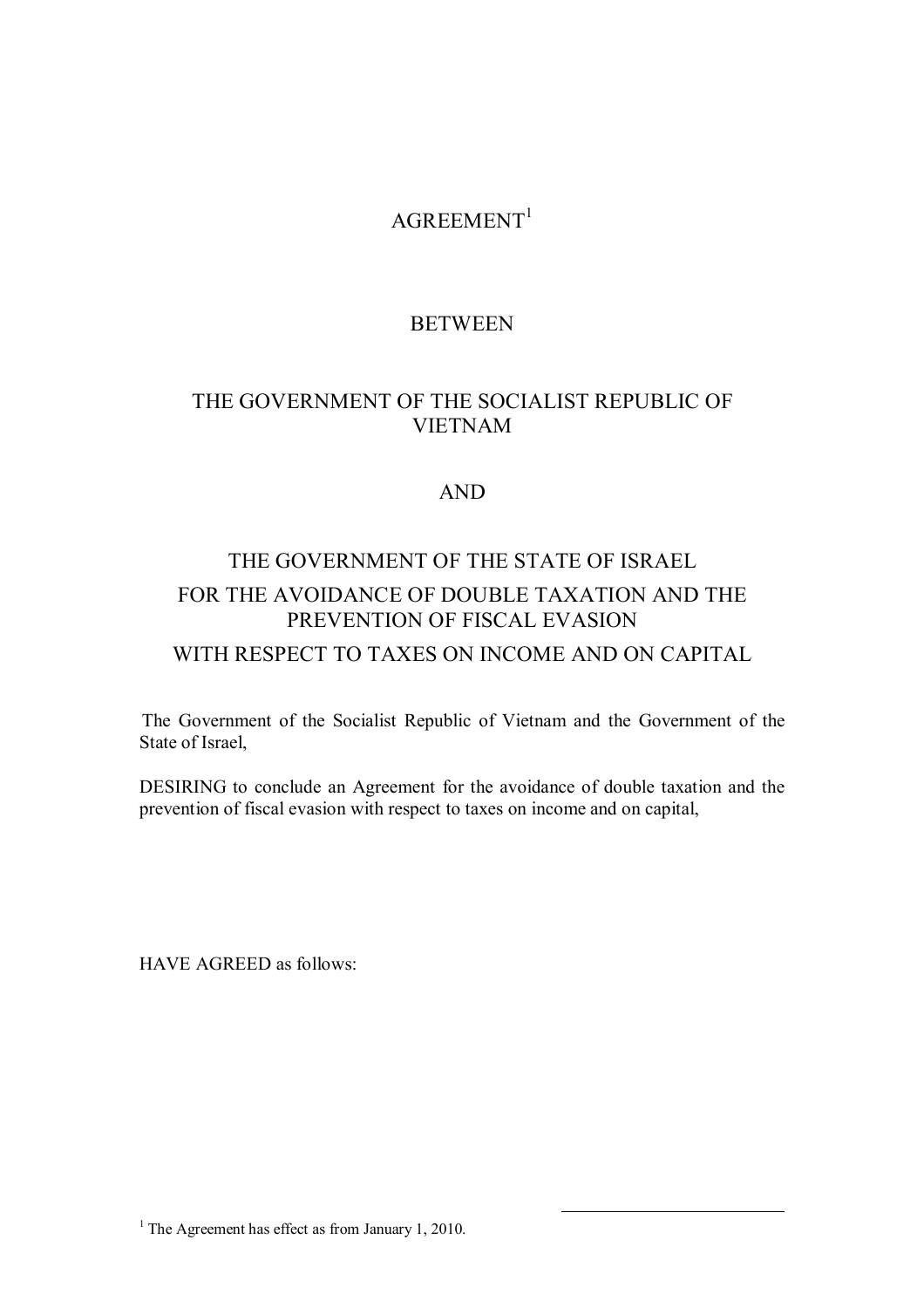#### **Persons covered**

This Agreement shall apply to persons who are residents of one or both of the Contracting States.

## **Article 2**

#### **Taxes covered**

- 1. This Agreement shall apply to taxes on income and on capital imposed on behalf of a Contracting State, irrespective of the manner in which they are levied.
- 2. There shall be regarded as taxes on income and on capital all taxes imposed on total income, on total capital**,** or on elements of income or of capital, including taxes on gains from the alienation of movable or immovable property, taxes on the total amounts of wages or salaries paid by enterprises, as well as taxes on capital appreciation.
- 3. The existing taxes to which the Agreement shall apply are in particular:
	- a) in Vietnam:
		- (i) the personal income tax; and
		- (ii) the business income tax;

(hereinafter referred to as "Vietnamese tax";

- b) in Israel:
	- (i) the income tax and company tax (including tax on capital gains); and
	- (ii) the tax imposed on gains from the alienation of property according to the Real Estate Taxation Law.
- 4. The Agreement shall also apply to any identical or substantially similar taxes which are imposed after the date of signature of this Agreement in addition to, or in place of, the existing taxes. The competent authorities of the Contracting States shall notify each other of any significant changes that have been made in their respective taxation laws.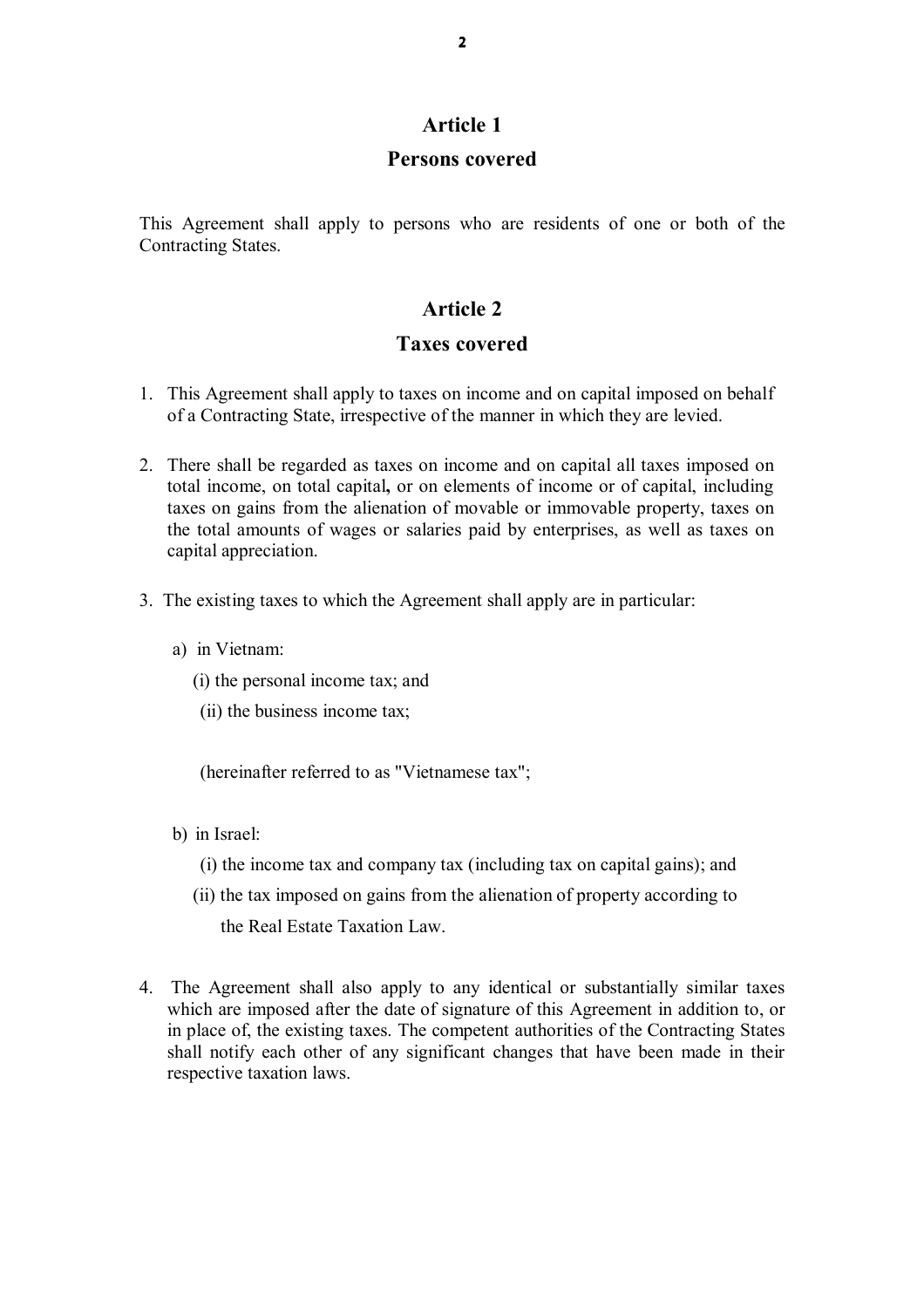#### **General definitions**

- 1. For the purposes of this Agreement, unless the context otherwise requires:
	- a) the terms "a Contracting State" and "the other Contracting State" mean the Socialist Republic of Vietnam or the State of Israel, as the context requires;
	- b) the term "Vietnam" means the Socialist Republic of Vietnam;
	- c) the term "Israel" means the State of Israel;
	- d) the term "person" includes an individual, a company and any other body of persons;
	- e) the term "company" means any body corporate or any entity that is treated as a body corporate for tax purposes;
	- f) the terms "enterprise of a Contracting State" and "enterprise of the other Contracting State" mean respectively an enterprise carried on by a resident of a Contracting State and an enterprise carried on by a resident of the other Contracting State;
	- g) the term "international traffic" means any transport by a ship or aircraft operated by an enterprise of a Contracting State, except when the ship or aircraft is operated solely between places in the other Contracting State;
	- h) the term "competent authority" means:
		- (i) in Vietnam: the Minister of Finance or his authorized representative; and
		- (ii) in Israel: the Minister of Finance or his authorized representative;
	- i) the term "national" means:
		- (i) any individual possessing the nationality of a Contracting State;

 (ii) any legal person, partnership or association deriving its status as such from the laws in force in a Contracting State;

2. As regards the application of the Agreement at any time by a Contracting State, any term not defined therein shall, unless the context otherwise requires, have the meaning that it has at that time under the law of that State for the purposes of the taxes to which the Agreement applies, any meaning under the applicable tax laws of that State prevailing over a meaning given to the term under other laws of that **State**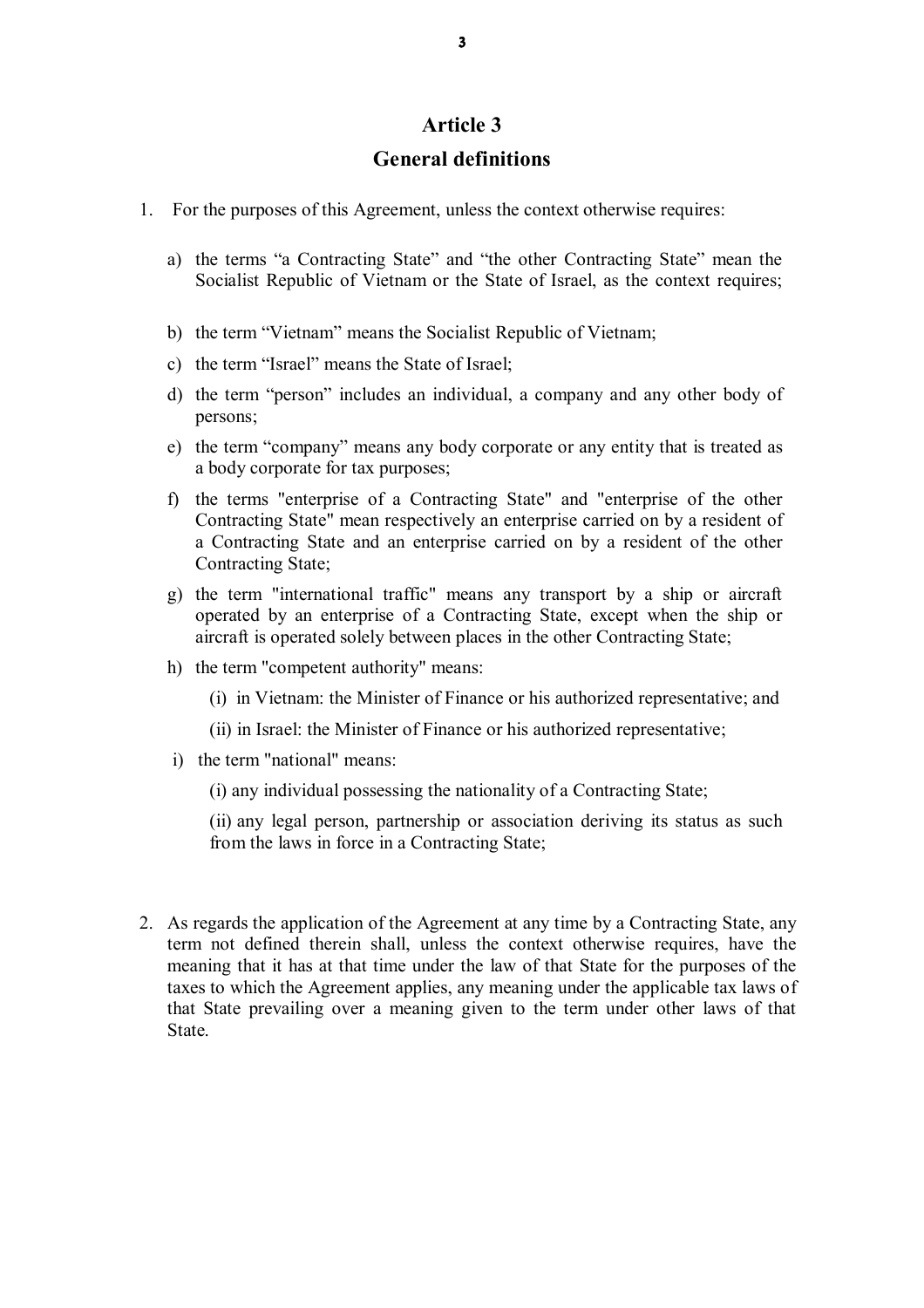## **Article 4 Resident**

- 1. For the purposes of this Agreement, the term "resident of a Contracting State" means any person who, under the laws of that State, is liable to tax therein by reason of his domicile, residence, place of registration, place of incorporation, place of management or any other criterion of a similar nature. This term, however**,** does not include any person who is liable to tax in that State in respect only of income from sources in that State or capital situated therein**.**
- 2. Where by reason of the provisions of paragraph 1 an individual is a resident of both Contracting States, then his status shall be determined as follows:

a) he shall be deemed to be a resident only of the State with which his personal and economic relations are closer (center of vital interests);

b) if the State in which he has his center of vital interests cannot be determined, he shall be deemed to be a resident only of the State in which he has a permanent home available to him.

c) if he has a permanent home available to him in both States or if he has not a permanent home available to him in neither State, he shall be deemed to be a resident only of the State in which he has an habitual abode;

d) if he has an habitual abode in both States or in neither of them, he shall be deemed to be a resident only of the State of which he is a national;

e) if he is a national of both States or of neither of them, the competent authorities of the Contracting States shall settle the question by mutual agreement.

3. Where by reason of the provisions of paragraph 1 a person other than an individual is a resident of both Contracting States, then it shall be deemed to be a resident only of the State in which its place of effective management is situated.

## **Article 5**

#### **Permanent establishment**

- 1. For the purposes of this Agreement, the term "permanent establishment" means a fixed place of business through which the business of an enterprise is wholly or partly carried on.
- 2. The term "permanent establishment" includes especially:
	- a) a place of management;
	- b) a branch;
	- c) an office;
	- d) a factory;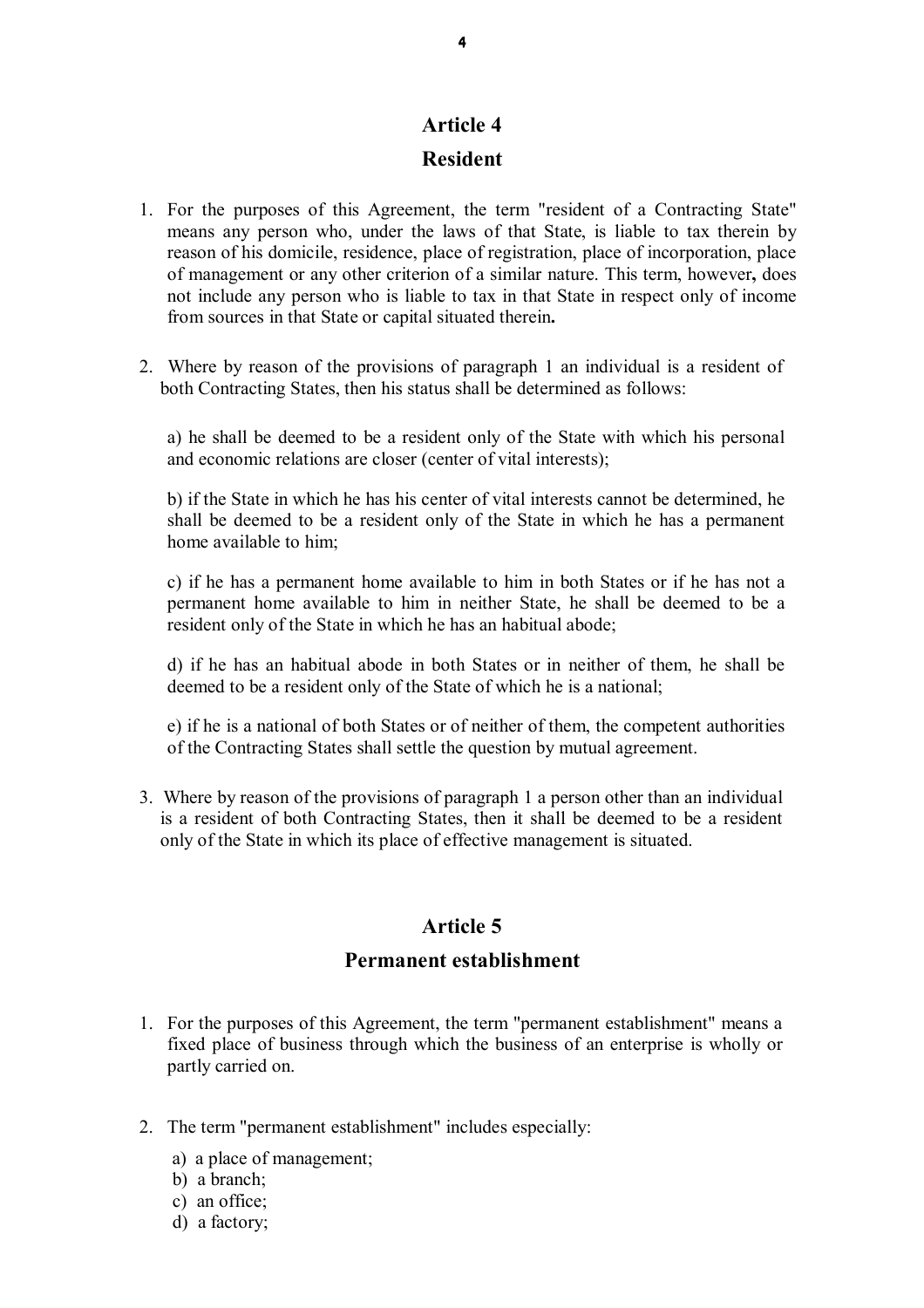- e) a workshop, and
- f) a mine, an oil or gas well, a quarry or any other place of extraction of natural resources.
- g) a warehouse; and
- h) an installation structure, or equipment used for the exploration of natural resources.
- 3. The term "permanent establishment" also encompasses:

a) a building site, construction, assembly or installation project or supervisory activities connected therewith, but only if such site, project or activities last more than six months;

b) the furnishing of services, including consultancy services, by an enterprise through employees or other personnel engaged by the enterprise for such purpose, but only where activities of that nature continue (for the same or a connected project) within the country for a period or periods aggregating more than six months within any 12-month period.

- 4. Notwithstanding the preceding provisions of this Article, the term "permanent establishment" shall be deemed not to include:
	- a) the use of facilities solely for the purpose of storage, display or delivery of goods or merchandise belonging to the enterprise;
	- b) the maintenance of a stock of goods or merchandise belonging to the enterprise solely for the purpose of storage, display or delivery;
	- c) the maintenance of a stock of goods or merchandise belonging to the enterprise solely for the purpose of processing by another enterprise;
	- d) the maintenance of a fixed place of business solely for the purpose of purchasing goods or merchandise or of collecting information, for the enterprise;
	- e) the maintenance of a fixed place of business solely for the purpose of carrying on, for the enterprise, any other activity of a preparatory or auxiliary character;
	- f) the maintenance of a fixed place of business solely for any combination of activities mentioned in sub paragraphs a) to e), provided that the overall activity of the fixed place of business resulting from this combination is of a preparatory or auxiliary character.
- 5. Notwithstanding the provisions of paragraphs 1 and 2, where a person other than an agent of an independent status to whom the provisions of paragraph 7 apply is acting in a Contracting State on behalf of an enterprise of the other Contracting State, that enterprise shall be deemed to have a permanent establishment in the first-mentioned Contracting State in respect of any activities which that person undertakes for the enterprise, if such a person: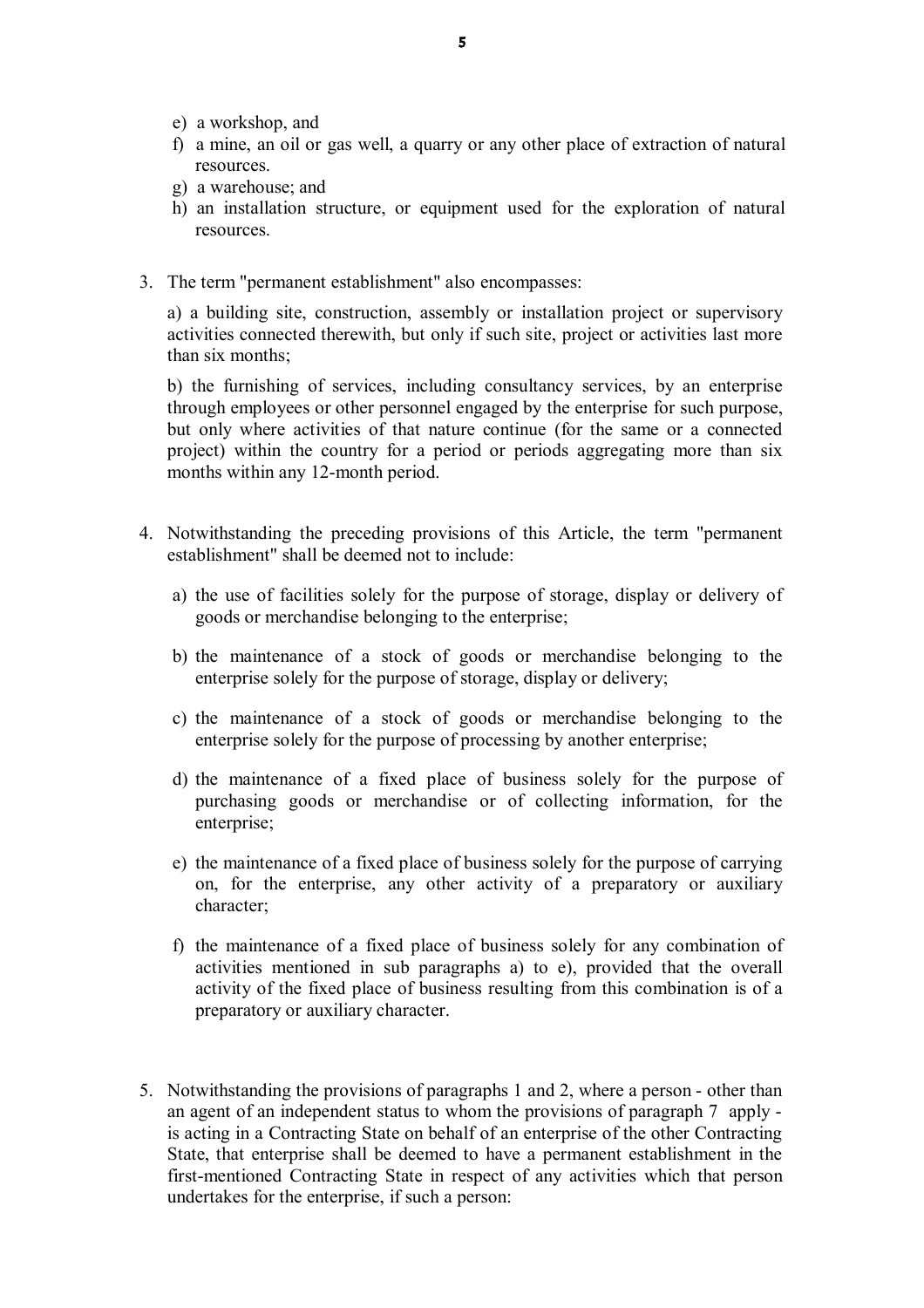a) has and habitually exercises, in that State an authority to conclude contracts in the name of the enterprise, unless the activities of such person are limited to those mentioned in paragraph 4 which, if exercised through a fixed place of business, would not make this fixed place of business a permanent establishment under the provisions of that paragraph; or

b) has no such authority, but habitually maintains in the first-mentioned State a stock of goods or merchandise from which he regularly delivers goods or merchandise on behalf of the enterprise.

- 6. An enterprise shall not be deemed to have a permanent establishment in a Contracting State merely because it carries on business in that State through a broker, general commission agent or any other agent of an independent status, provided that such persons are acting in the ordinary course of their business. However, when the activities of such an agent are devoted wholly or almost wholly on behalf of that enterprise, and conditions are made or imposed between that enterprise and the agent in their commercial and financial relations which differ from those which would have been made between independent enterprises, he will not be considered an agent of an independent status within the meaning of this paragraph.
- 7. The fact that a company which is a resident of a Contracting State controls or is controlled by a company which is a resident of the other Contracting State, or which carries on business in that other State (whether through a permanent establishment or otherwise), shall not of itself constitute either company a permanent establishment of the other.

#### **Article 6**

#### **Income from immovable property**

- 1. Income derived by a resident of a Contracting State from immovable property (including income from agriculture or forestry) situated in the other Contracting State may be taxed in that other State.
- 2. The term "immovable property" shall have the meaning which it has under the law of the Contracting State in which the property in question is situated. The term shall in any case include property accessory to immovable property, livestock and equipment used in agriculture and forestry, rights to which the provisions of general law respecting landed property apply, usufruct of immovable property and rights to variable or fixed payments as consideration for the working of, or the right to work, mineral deposits, sources and other natural resources; ships and aircraft shall not be regarded as immovable property.
- 3. The provisions of paragraph 1 shall apply to income derived from the direct use, letting, or use in any other form of immovable property.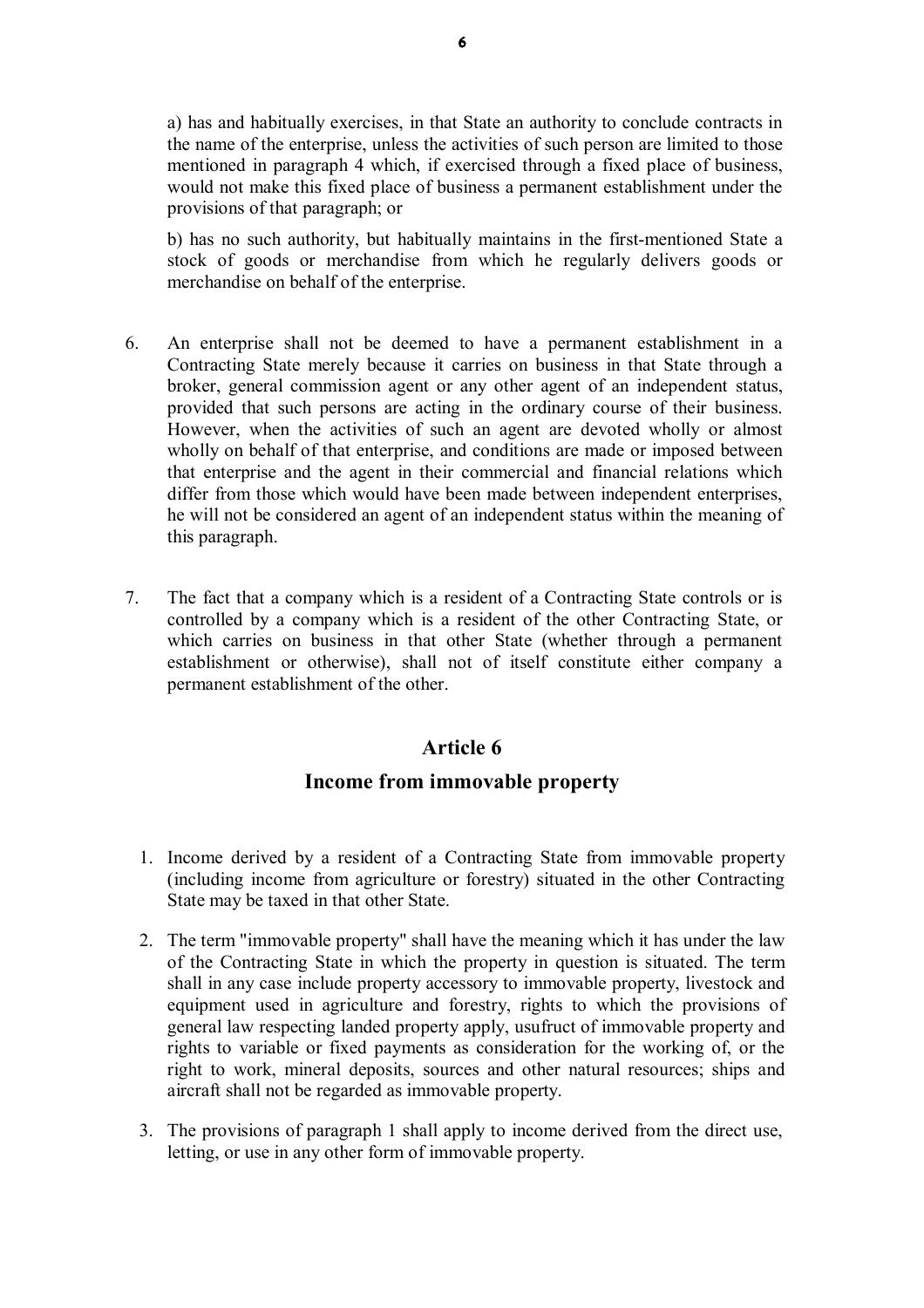4. The provisions of paragraphs 1 and 3 shall also apply to the income from immovable property of an enterprise and to income from immovable property used for the performance of independent personal services.

## **Article 7**

## **Business profits**

- 1. The profits of an enterprise of a Contracting State shall be taxable only in that State unless the enterprise carries on business in the other Contracting State through a permanent establishment situated therein. If the enterprise carries on business as aforesaid, the profits of the enterprise may be taxed in the other State but only so much of them as is attributable to that permanent establishment.
- 2. Subject to the provisions of paragraph 3, where an enterprise of a Contracting State carries on business in the other Contracting State through a permanent establishment situated therein, there shall in each Contracting State be attributed to that permanent establishment the profits which it might be expected to make if it were a distinct and separate enterprise engaged in the same or similar activities under the same or similar conditions and dealing wholly independently with the enterprise of which it is a permanent establishment.
- 3. In determining the profits of a permanent establishment, there shall be allowed as deductions expenses which are incurred for the purposes of the permanent establishment, including executive and general administrative expenses so incurred, whether in the State in which the permanent establishment is situated or elsewhere.
- 4. Insofar as it has been customary in a Contracting State to determine the profits to be attributed to a permanent establishment on the basis of an apportionment of the total profits of the enterprise to its various parts, nothing in paragraph 2 shall preclude that State from determining the profits to be taxed by such an apportionment as may be customary; the method of apportionment adopted shall, however, be such that the result shall be in accordance with the principles contained in this Article.
- 5. No profits shall be attributed to a permanent establishment by reason of the mere purchase by that permanent establishment of goods or merchandise for the enterprise.
- 6. For the purposes of the preceding paragraphs, the profits to be attributed to the permanent establishment shall be determined by the same method year by year unless there is good and sufficient reason to the contrary.
- 7. Where profits include items of income which are dealt with separately in other Articles of this Agreement, then the provisions of those Articles shall not be affected by the provisions of this Article.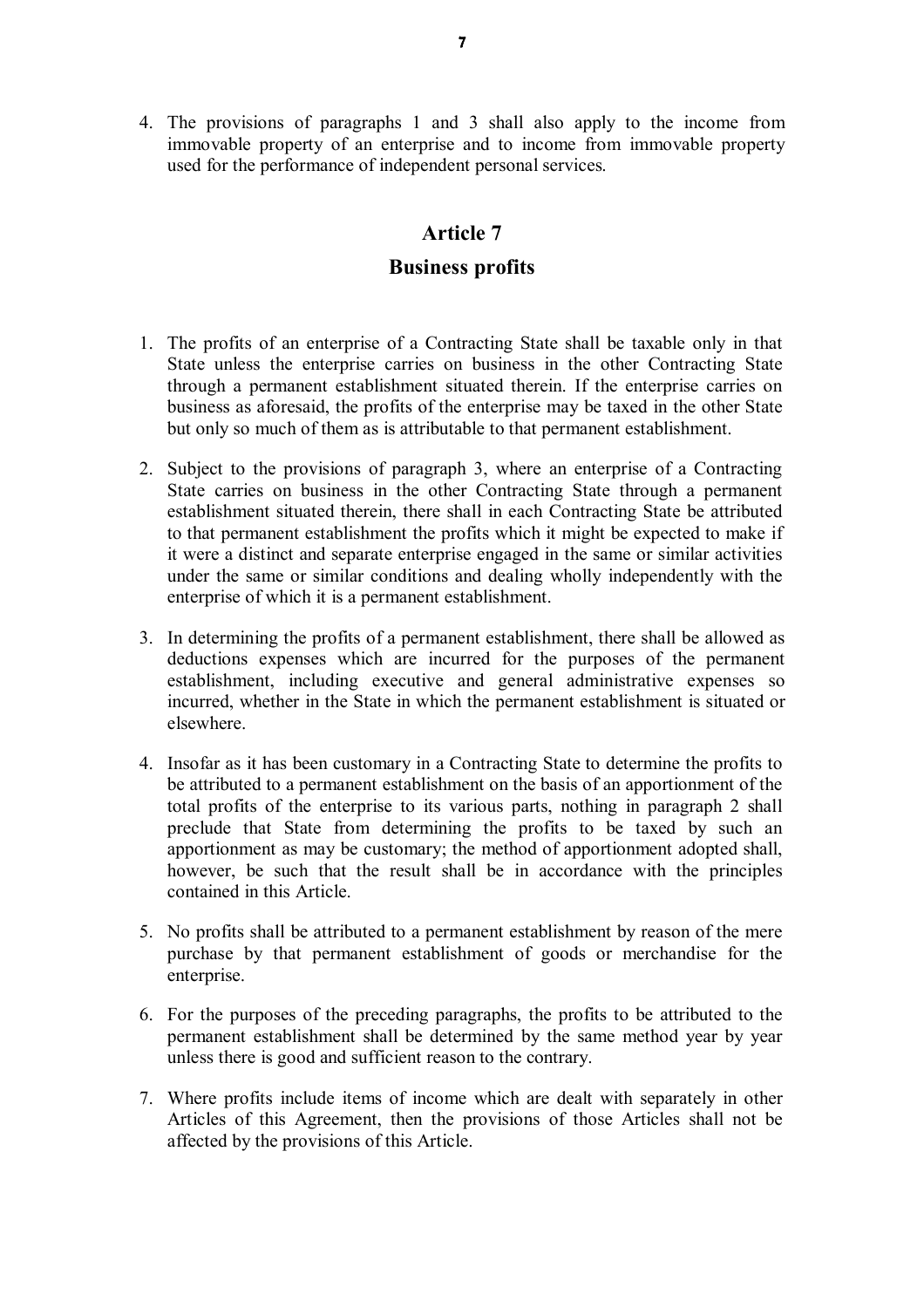## **Shipping and air transport**

- 1. Profits from the operation of ships or aircraft in international traffic shall be taxable only in the Contracting State in which the place of effective management is situated.
- 2. If the place of effective management of a shipping enterprise is aboard a ship or boat, then it shall be deemed to be situated in the Contracting State in which the home harbor of the ship is situated, or, if there is no such home harbor, in the Contracting State in which the operator of the ship is a resident.
- 3. The provisions of paragraph 1 shall also apply to profits from the participation in a pool, a joint business or an international operating agency.

## **Article 9**

#### **Associated enterprises**

- 1. Where
	- a) an enterprise of a Contracting State participates directly or indirectly in the management, control or capital of an enterprise of the other Contracting State, or
	- b) the same persons participate directly or indirectly in the management, control or capital of an enterprise of a Contracting State and an enterprise of the other Contracting State,

and in either case conditions are made or imposed between the two enterprises in their commercial or financial relations which differ from those which would be made between independent enterprises, then any profits which would, but for those conditions, have accrued to one of the enterprises, but, by reason of those conditions, have not so accrued, may be included in the profits of that enterprise and taxed accordingly.

2. Where a Contracting State includes in the profits of an enterprise of that State – and taxes accordingly – profits on which an enterprise of the other Contracting State has been charged to tax in that other State and the profits so included are profits which would have accrued to the enterprise of the first-mentioned State if the conditions made between the two enterprises had been those which would have been made between independent enterprises, then that other State shall make an appropriate adjustment to the amount of the tax charged therein on those profits if that other State considers the adjustment justified. In determining such adjustment, due regard shall be had to the other provisions of this Agreement and the competent authorities of the Contracting States shall if necessary consult each other.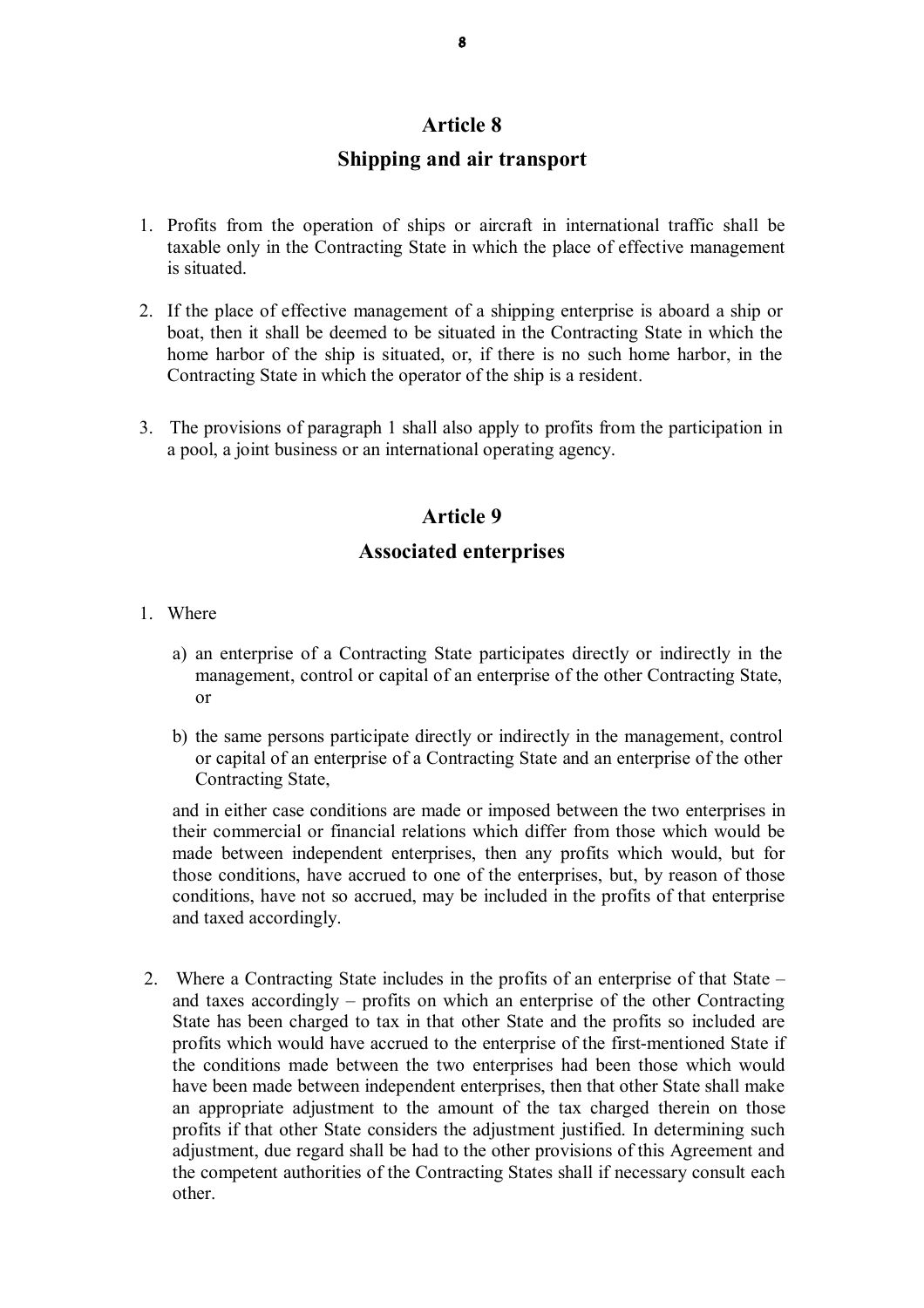# **Article 10 Dividends**

- 1. Dividends paid by a company which is a resident of a Contracting State to a resident of the other Contracting State may be taxed in that other State.
- 2. However, such dividends may also be taxed in the Contracting State of which the company paying the dividends is a resident and according to the laws of that State, but if the beneficial owner of the dividends is a resident of the other Contracting State, the tax so charged shall not exceed 10 per cent of the gross amount of the dividends.

This paragraph shall not affect the taxation of the company in respect of the profits out of which the dividends are paid.

- 3. The term "dividends" as used in this Article means income from shares or other rights, not being debt-claims, participating in profits, as well as income from other corporate rights which is subjected to the same taxation treatment as income from shares by the laws of the State of which the company making the distribution is a resident.
- 4. The provisions of paragraphs 1 and 2 shall not apply if the beneficial owner of the dividends, being a resident of a Contracting State, carries on business in the other Contracting State of which the company paying the dividends is a resident through a permanent establishment situated therein, or performs in that other State independent personal services from a fixed base situated therein, and the holding in respect of which the dividends are paid is effectively connected with such permanent establishment or fixed base. In such case the provisions of Article 7 or Article 14, as the case may be, shall apply.
- 5. Where a company which is a resident of a Contracting State derives profits or income from the other Contracting State, that other State may not impose any tax on the dividends paid by the company, except insofar as such dividends are paid to a resident of that other State or insofar as the holding in respect of which the dividends are paid is effectively connected with a permanent establishment or a fixed base situated in that other State, nor subject the company's undistributed profits to a tax on the company's undistributed profits, even if the dividends paid or the undistributed profits consist wholly or partly of profits or income arising in such other State.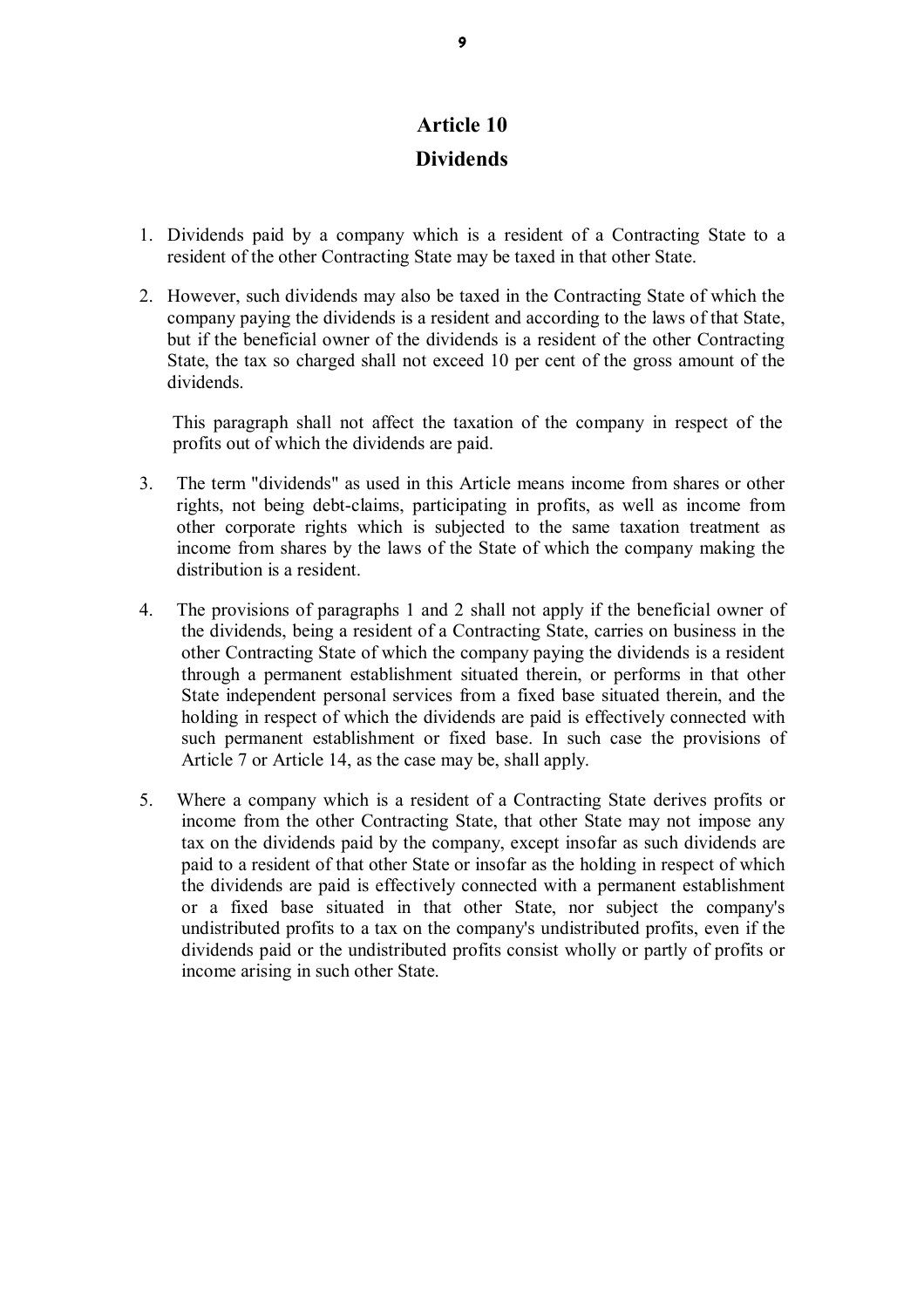# **Article 11 Interest**

- 1. Interest arising in a Contracting State and paid to a resident of the other Contracting State may be taxed in that other State.
- 2. However, such interest may also be taxed in the Contracting State in which it arises and according to the laws of that State, but if the beneficial owner of the interest is a resident of the other Contracting State, the tax so charged shall not exceed 10 per cent of the gross amount of the interest.
- 3. Notwithstanding the provisions of paragraphs 1 and 2, interest arising in a Contracting State shall be exempt from tax in that State if it is paid:

a) to the Government of the other Contracting State or the Central Bank thereof in relation to any loan, debt-claim or credit granted by any such bodies;

b) in respect to a loan, debt-claim or credit guaranteed or insured by an institution for insurance or financing of international trade transactions which is wholly owned by the other Contracting State or by the Government of the other Contracting State, as the case may be.

- 4. The term "interest" as used in this Article means income from debt-claims of every kind, whether or not secured by mortgage and whether or not carrying a right to participate in the debtor's profits, and in particular, income from government securities and income from bonds or debentures, including premiums and prizes attaching to such securities, bonds or debentures. This term shall not include additional payments arising from the sale on credit of any merchandise or industrial, commercial or scientific equipment and penalty charges for late payment.
- 5. The provisions of paragraphs 1, 2 and 3 shall not apply if the beneficial owner of the interest, being a resident of a Contracting State, carries on business in the other Contracting State in which the interest arises through a permanent establishment situated therein or performs in that other State independent personal services from a fixed base situated therein, and the debt-claim in respect of which the interest is paid is effectively connected with such permanent establishment or fixed base. In such case the provisions of Article 7 or Article 14, as the case may be, shall apply.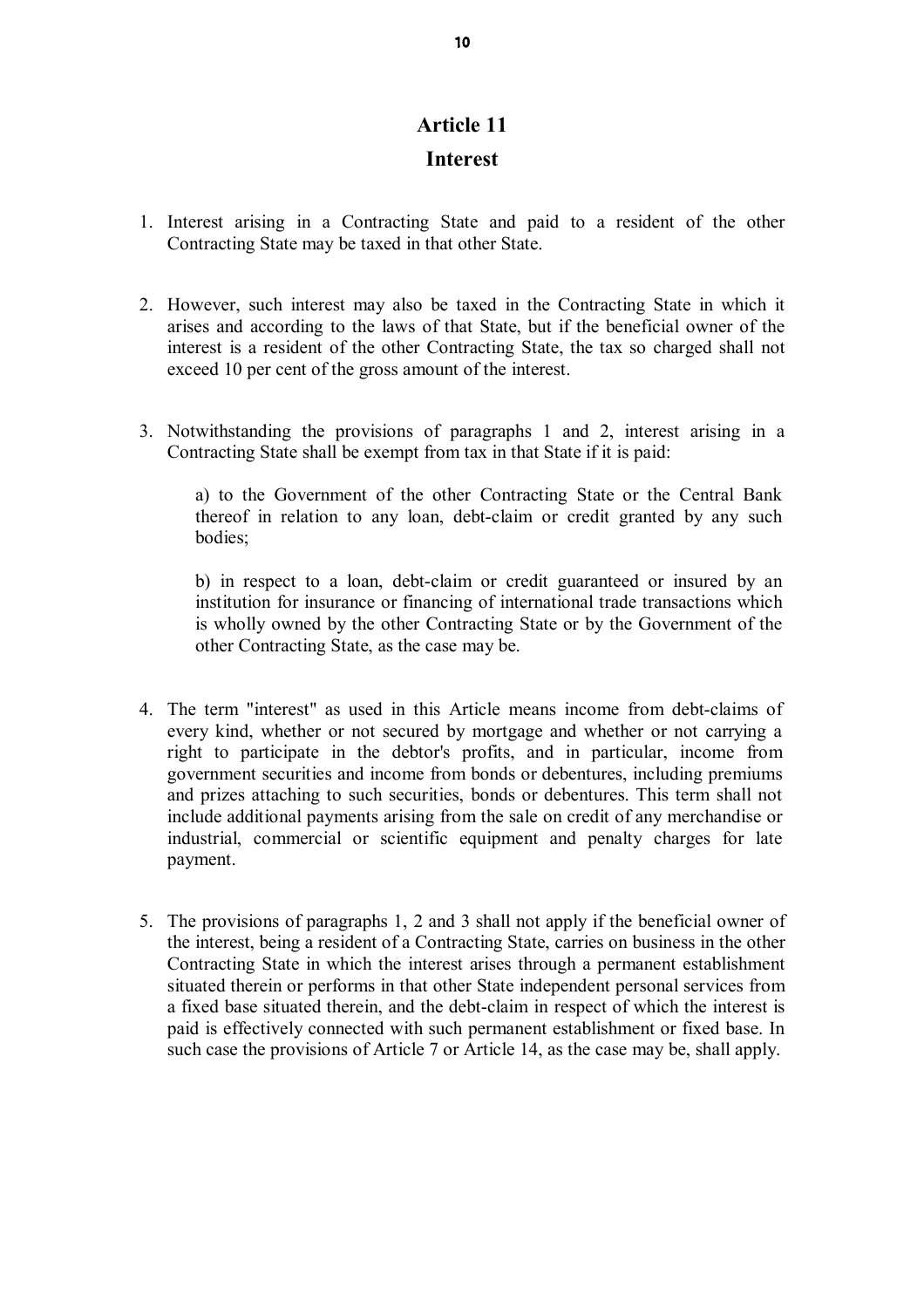- 6. Interest shall be deemed to arise in a Contracting State when the payer is that State itself, a local authority or a resident of that State. Where, however, the person paying the interest, whether he is a resident of a Contracting State or not, has in a Contracting State a permanent establishment or a fixed base in connection with which the indebtedness on which the interest is paid was incurred, and such interest is borne by such permanent establishment or fixed base, then such interest shall be deemed to arise in the State in which the permanent establishment or fixed base is situated.
- 7. Where, by reason of a special relationship between the payer and the beneficial owner or between both of them and some other person, the amount of the interest, having regard to the debt-claim for which it is paid, exceeds the amount which would have been agreed upon by the payer and the beneficial owner in the absence of such relationship, the provisions of this Article shall apply only to the last-mentioned amount. In such case, the excess part of the payments shall remain taxable according to the laws of each Contracting State, due regard being had to the other provisions of this Agreement.

## **Royalties and Fees for Technical Services**

- 1. Royalties and technical fees arising in a Contracting State and paid to a resident of the other Contracting State may be taxed in that other State.
- 2. However, such royalties and technical fees may also be taxed in the Contracting State in which they arise and according to the laws of that State, but if the beneficial owner of the royalties or of the technical fees is a resident of the other Contracting State, the tax so charged shall not exceed:
	- a) In the case of technical fees 7.5 per cent of the gross amount of the fees;
	- b) In the case of royalties:
	- i) 5 per cent of the gross amount of the royalties in respect of payment of any kind received as a consideration for the use of, or the right to use, any patent, design or model, plan, secret formula or for the use of, or the right to use, industrial, commercial or scientific equipment or for information concerning industrial, commercial or scientific experience;
	- ii) 15 per cent of the gross amount of the royalties in all other cases.
- 3. a) The term "royalties" as used in this Article means payments of any kind received as a consideration for the use of, or the right to use, any copyright of literary, artistic or scientific work including cinematograph films, or films or tapes used for radio or television broadcasting, any patent, trade mark, design or model, plan, secret formula or for the use of, or the right to use, industrial, commercial or scientific equipment or for information concerning industrial, commercial or scientific experience.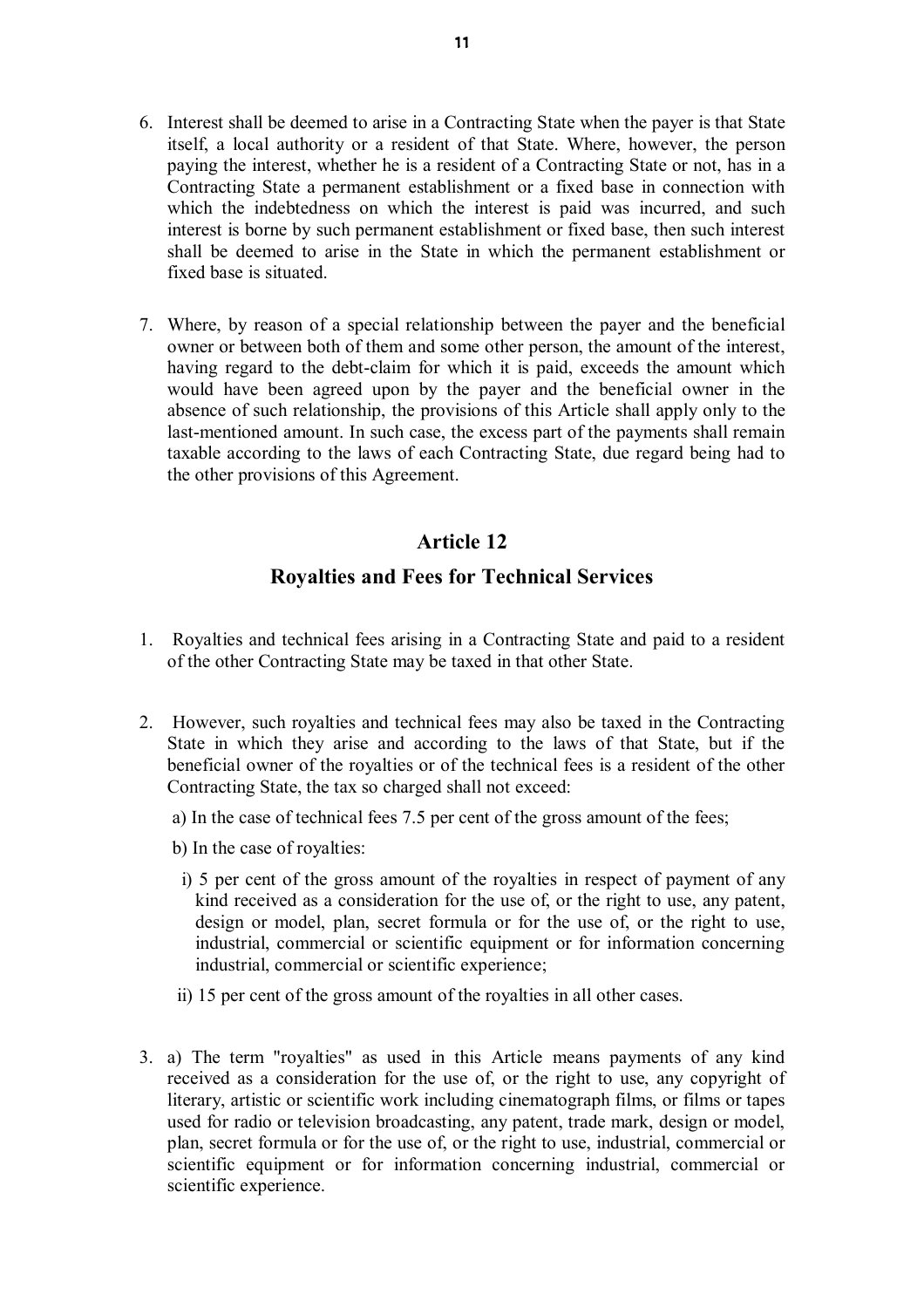b) The term "technical fees" as used in this Article means payments of any kind to any person, other than to an employee of the person making the payments, in consideration for any services of a technical, managerial or consultancy nature but does not include payments for services specified in Article 14.

- 4. The provisions of paragraphs 1 and 2 shall not apply if the beneficial owner of the royalties or of the technical fees, being a resident of a Contracting State, carries on business in the other Contracting State in which the royalties or technical fees arise through a permanent establishment situated therein or performs in that other State independent personal services from a fixed base situated therein, and the right or property in respect of which the royalties are paid or the technical fees are effectively connected with such permanent establishment or fixed base. In such case the provisions of Article 7 or Article 14, as the case may be, shall apply.
- 5. Royalties and technical fees shall be deemed to arise in a Contracting State when the payer is that State itself, a local authority or a resident of that State. Where, however, the person paying the royalties or the technical fees, whether he is a resident of a Contracting State or not, has in a Contracting State a permanent establishment or a fixed base in connection with which the obligation to pay the royalties or technical fees was incurred, and such royalties or technical fees are borne by such permanent establishment or fixed base, then such royalties or technical fees shall be deemed to arise in the State in which the permanent establishment or fixed base is situated.
- 6. Where, by reason of a special relationship between the payer and the beneficial owner or between both of them and some other person, the amount of the royalties or technical fees paid exceeds the amount which would have been agreed upon by the payer and the beneficial owner in the absence of such relationship, the provisions of this Article shall apply only to the last-mentioned amount. In such case, the excess part of the payments shall remain taxable according to the laws of each Contracting State, due regard being had to the other provisions of this Agreement.

## **Article 13**

## **Gains from Alienation of Properties**

- 1. Gains derived by a resident of a Contracting State from the alienation of immovable property referred to Article 6 and situated in the other Contracting State may be taxed in that other State.
- 2. Gains derived by a resident of a Contracting State from the alienation of shares or of comparable interest in a company, the assets of which consist wholly or principally of immovable property situated in the other Contracting State may be taxed in that other State.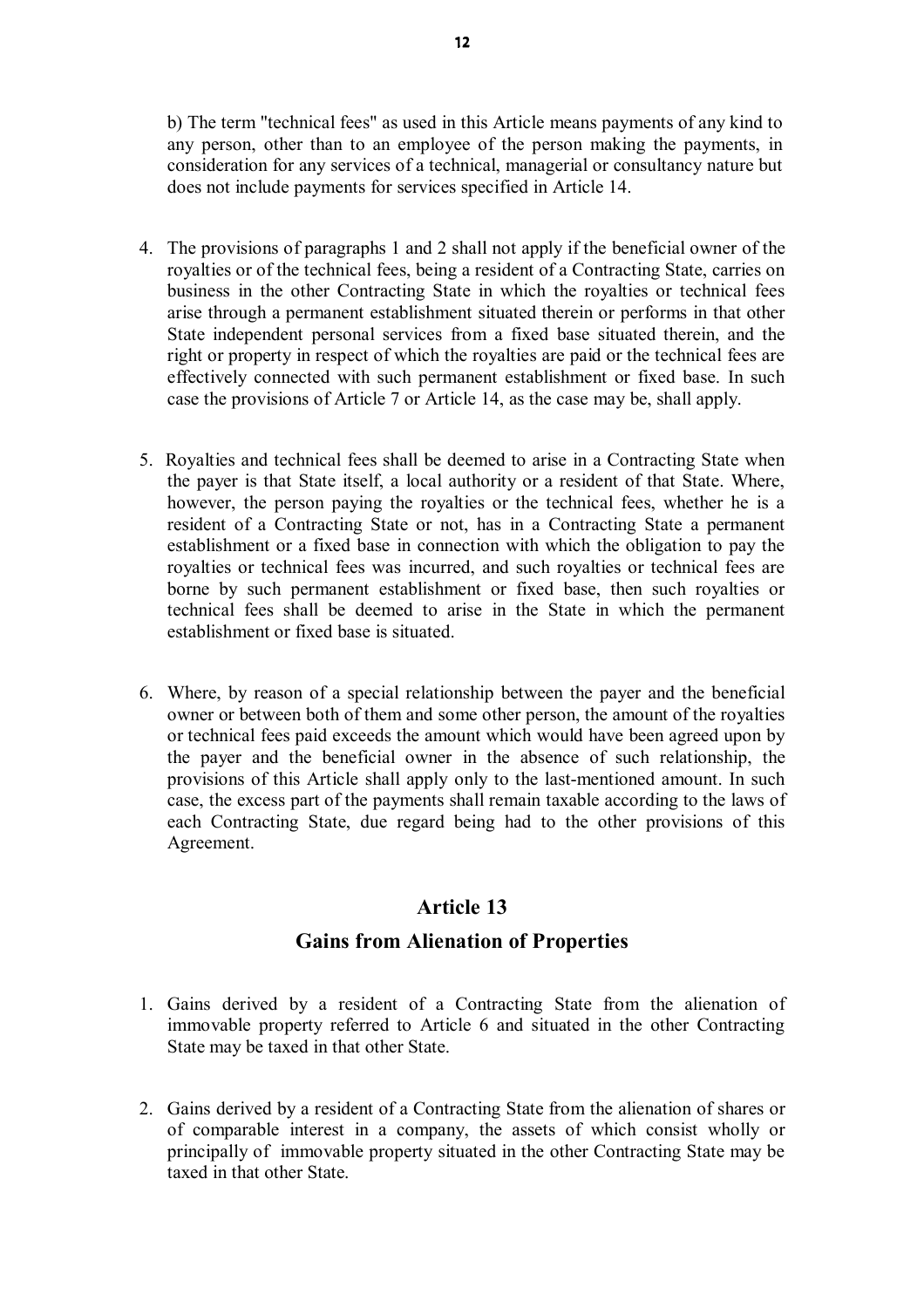- 3. Gains from the alienation of movable property forming part of the business property of a permanent establishment which an enterprise of a Contracting State has in the other Contracting State or of movable property pertaining to a fixed base available to a resident of a Contracting State in the other Contracting State for the purpose of performing independent personal services, including such gains from the alienation of such a permanent establishment (alone or with the whole enterprise) or of such fixed base may be taxed in the that other State.
- 4. Gains from the alienation of ships or aircraft operated in international traffic or movable property pertaining to the operation of such ships or aircraft shall be taxable only in the Contracting State in which the place of the effective management of the enterprise is situated.
- 5. Gains from the alienation of any property, other than that referred to in paragraphs 1, 2, 3 and 4, shall be taxable only in the Contracting State of which the alienator is a resident, if that resident is the beneficial owner of such capital gains.

#### **Independent Personal Services**

1. Income derived by a resident of a Contracting State in respect of professional services or other activities of an independent character shall be taxable only in that State except in the following circumstances, when such income may also be taxed in the other Contracting State:

a) If he has a fixed base regularly available to him in the other Contracting State for the purpose of performing his activities; in that case, only so much of the income as is attributable to that fixed base may be taxed in that other Contracting State; or

b) If his stay in the other Contracting State is for a period or periods amounting to or exceeding in the aggregate 183 days in the fiscal year concerned; in that case, only so much of the income as is derived from his activities performed in that other State may be taxed in that State.

2. The term "professional services" includes especially independent scientific, literary, artistic, educational or teaching activities as well as the independent activities of physicians, lawyers, engineers, architects, dentists and accountants.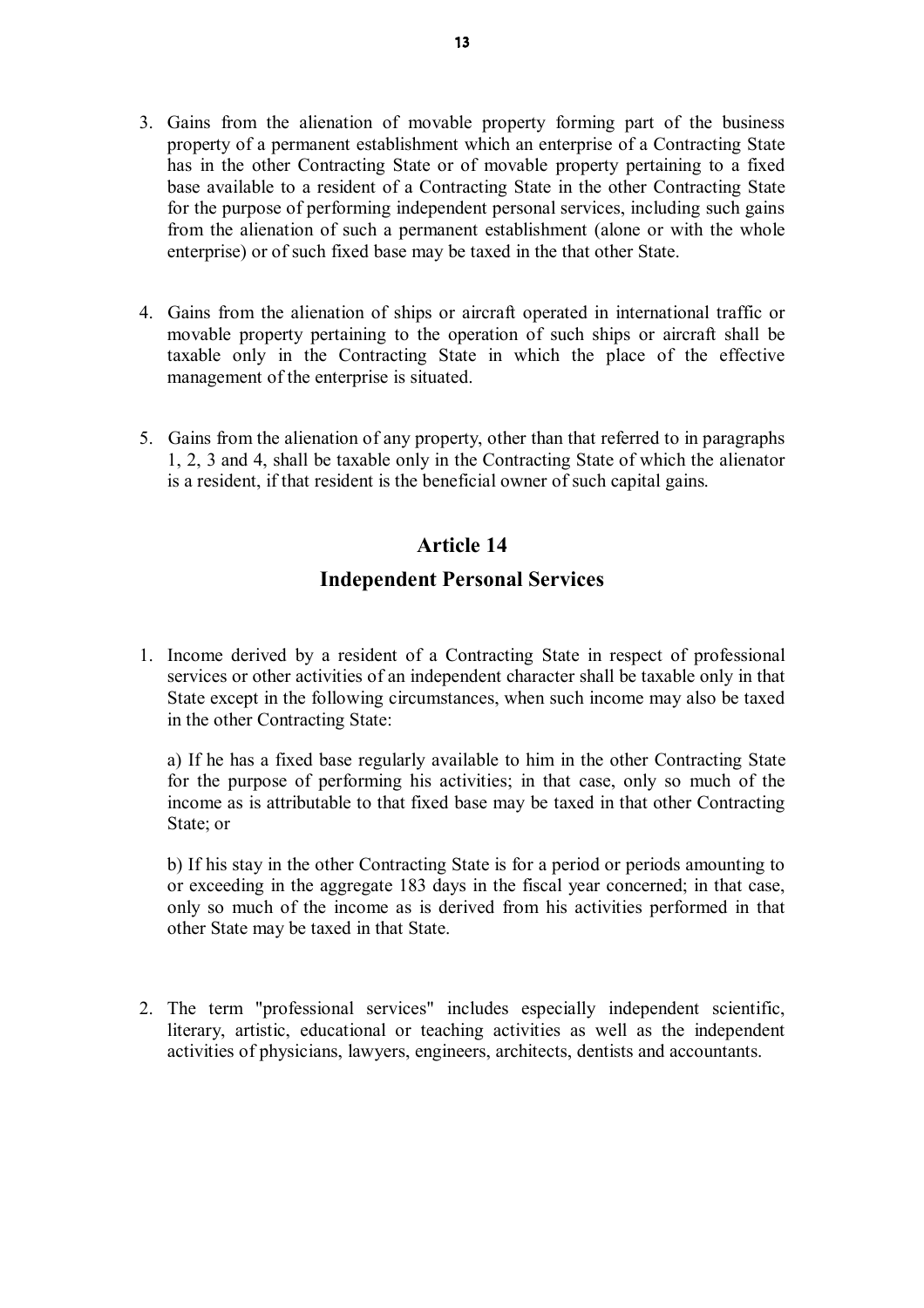#### **Income from employment**

- 1. Subject to the provisions of Articles 16, 18, 19, 20 and 21, salaries, wages and other similar remuneration derived by a resident of a Contracting State in respect of an employment shall be taxable only in that State unless the employment is exercised in the other Contracting State. If the employment is so exercised, such remuneration as is derived therefrom may be taxed in that other State.
- 2. Notwithstanding the provisions of paragraph 1, remuneration derived by a resident of a Contracting State in respect of an employment exercised in the other Contracting State shall be taxable only in the first-mentioned State if:

a) the recipient is present in the other State for a period or periods not exceeding in the aggregate 183 days in the fiscal year concerned, and

b) the remuneration is paid by, or on behalf of, an employer who is not a resident of the other State, and

c) the remuneration is not borne by a permanent establishment or a fixed base which the employer has in the other State.

3. Notwithstanding the preceding provisions of this Article, remuneration derived in respect of an employment exercised aboard a ship or aircraft operated in international traffic by an enterprise of a Contracting State may be taxed in the Contracting State in which the place of effective management of the enterprise is situated.

## **Article 16**

#### **Directors' fees**

Directors' fees and other similar payments derived by a resident of a Contracting State in his capacity as a member of the board of directors of a company which is a resident of the other Contracting State may be taxed in that other State.

## **Article 17**

#### **Artistes and sportspersons**

1. Notwithstanding the provisions of Articles 14 and 15, income derived by a resident of a Contracting State as an entertainer, such as a theatre, motion picture, radio or television artiste, or a musician, or as a sportsperson, from his personal activities as such exercised in the other Contracting State, may be taxed in that other State.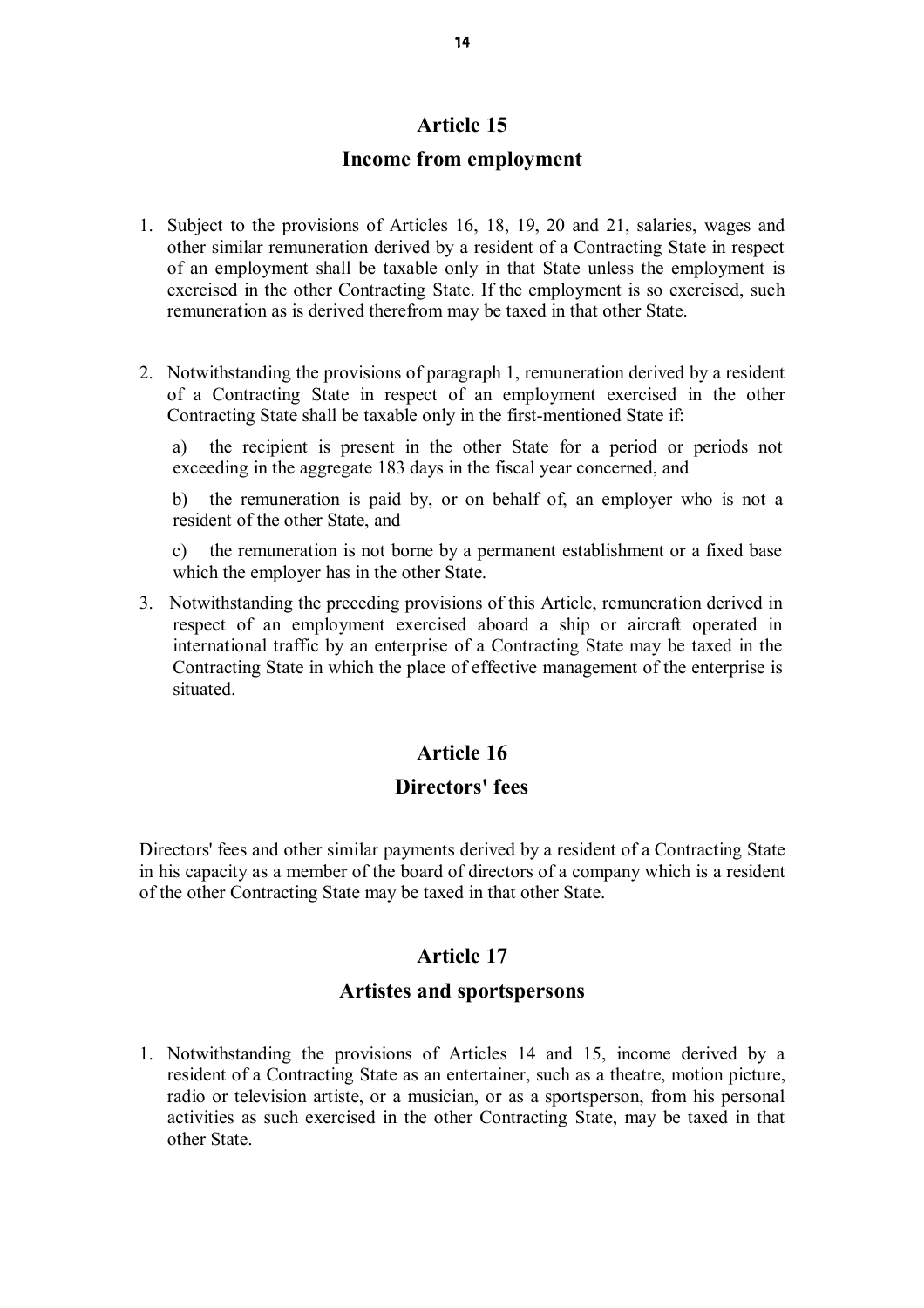- 2. Where income in respect of personal activities exercised by an entertainer or a sportsperson in his capacity as such accrues not to the entertainer or sportsperson himself but to another person, that income may, notwithstanding the provisions of Articles 14 and 15 be taxed in the Contracting State in which the activities of the entertainer or sportsperson are exercised.
- 3. The provisions of paragraphs 1 and 2 shall not apply to income derived from activities exercised in a Contracting State by an entertainer or sportsperson if the visit to that State is wholly or mainly supported by one or both of the Contracting States or by one or both of the Governments of the Contracting States or by public funds of one or both of the Contracting States or by an institution which is recognized by one or both of the Contracting States as a non-for-profit institution. In such a case, the income shall be taxable only in the Contracting State in which the entertainer or sportsperson is a resident.

## **Pensions**

- 1. Subject to the provisions of paragraph 2 of Article 19, pensions and other similar remuneration paid to a resident of a Contracting State in consideration of past employment shall be taxable only in that State.
- 2. Notwithstanding the provisions of paragraph 1, pensions and other payments made under the social security legislation of a Contracting State shall be taxable only in that State.

## **Article 19**

## **Government service**

1. a) Salaries, wages and other similar remuneration other than a pension paid by a Contracting State or a local authority thereof to an individual in respect of services rendered to that State or authority shall be taxable only in that State.

b) However, such salaries, wages and other similar remuneration shall be taxable only in the other Contracting State if the services are rendered in that State and the individual is a resident of that State who:

- (i) is a national of that State; or
- (ii) did not become a resident of that State solely for the purpose of rendering the services.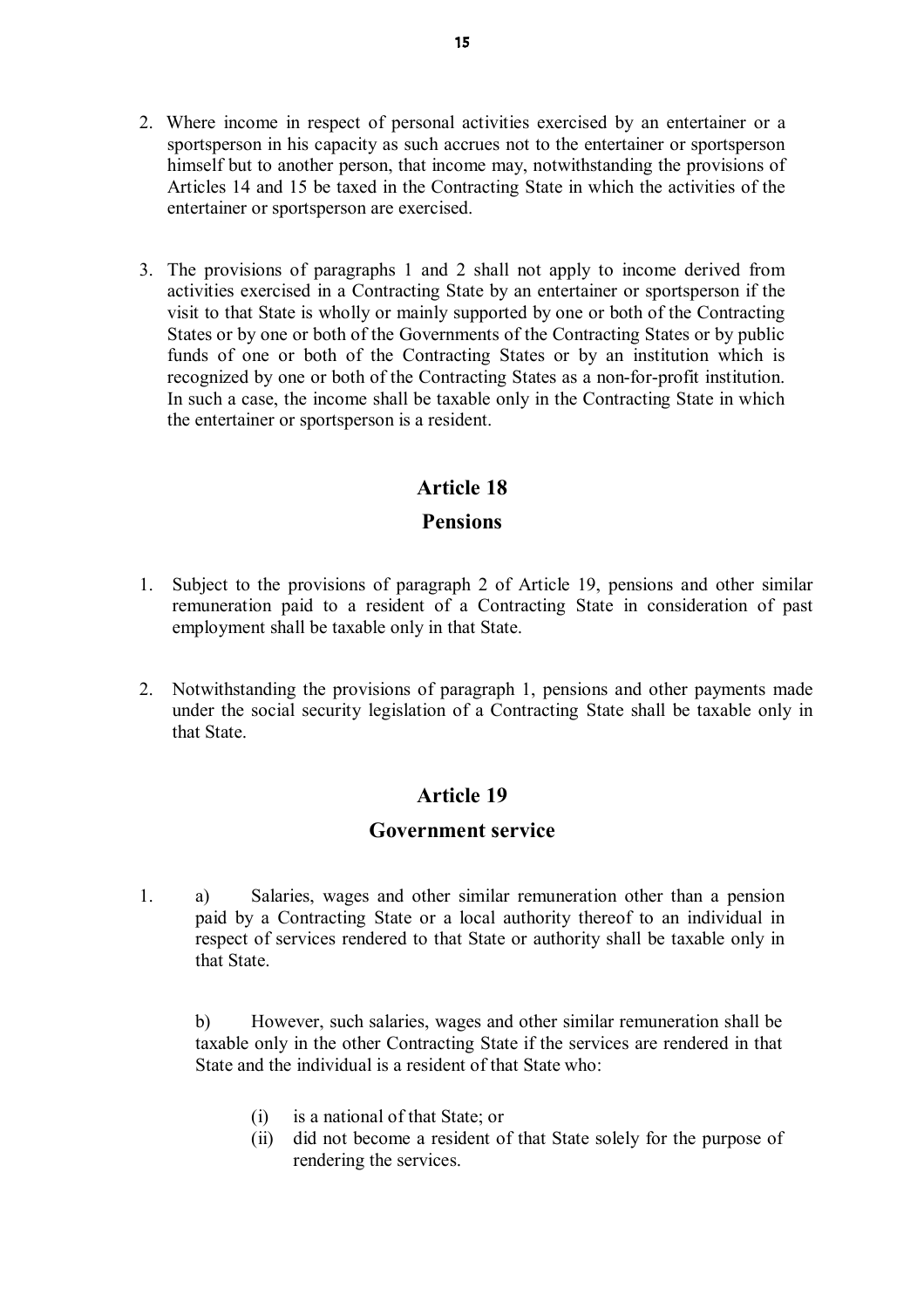2. a) Notwithstanding the provisions of paragraph 1, pensions and other similar remuneration paid by, or out of funds created by, a Contracting State or a local authority thereof to an individual in respect of services rendered to that State or local authority shall be taxable only in that State.

b) However, such pensions and other similar remuneration shall be taxable only in the other Contracting State if the individual is a resident of, and a national of, that other State.

3. The provisions of Articles 15, 16, 17 and 18 shall apply to salaries, wages, pensions and other similar remuneration in respect of services rendered in connection with a business carried on by a Contracting State or a local authority thereof.

## **Article 20**

#### **Students and Apprentices**

- 1. Payments which a student or business apprentice who is or was immediately before visiting a Contracting State a resident of the other Contracting State and who is present in the first-mentioned State solely for the purpose of his education or training receives for the purpose of his maintenance, education or training shall not be taxed in that first-mentioned State, provided that such payments arise from sources outside that State.
- 2. Notwithstanding the provisions of Articles 14 and 15, remuneration for services rendered by a student or a business apprentice in a Contracting State shall not be taxed in that State up to the sum of 1,000 USD per month, provided that such services are in connection with his studies or training.

#### **Article 21**

#### **Teachers, Professors and Researchers**

1. An individual who is, or immediately before visiting a Contracting State was a resident of the other Contracting State and is present in the first-mentioned Contracting State for the primary purpose of teaching, giving lectures or conducting research at a university, college, school or education institution or scientific research institution accredited by the Government of the first-mentioned Contracting State, shall be exempt from tax in the first-mentioned Contracting State for a period of two years from the date of his first arrival in the firstmentioned Contracting State, in respect of remuneration for such teaching, lectures or research.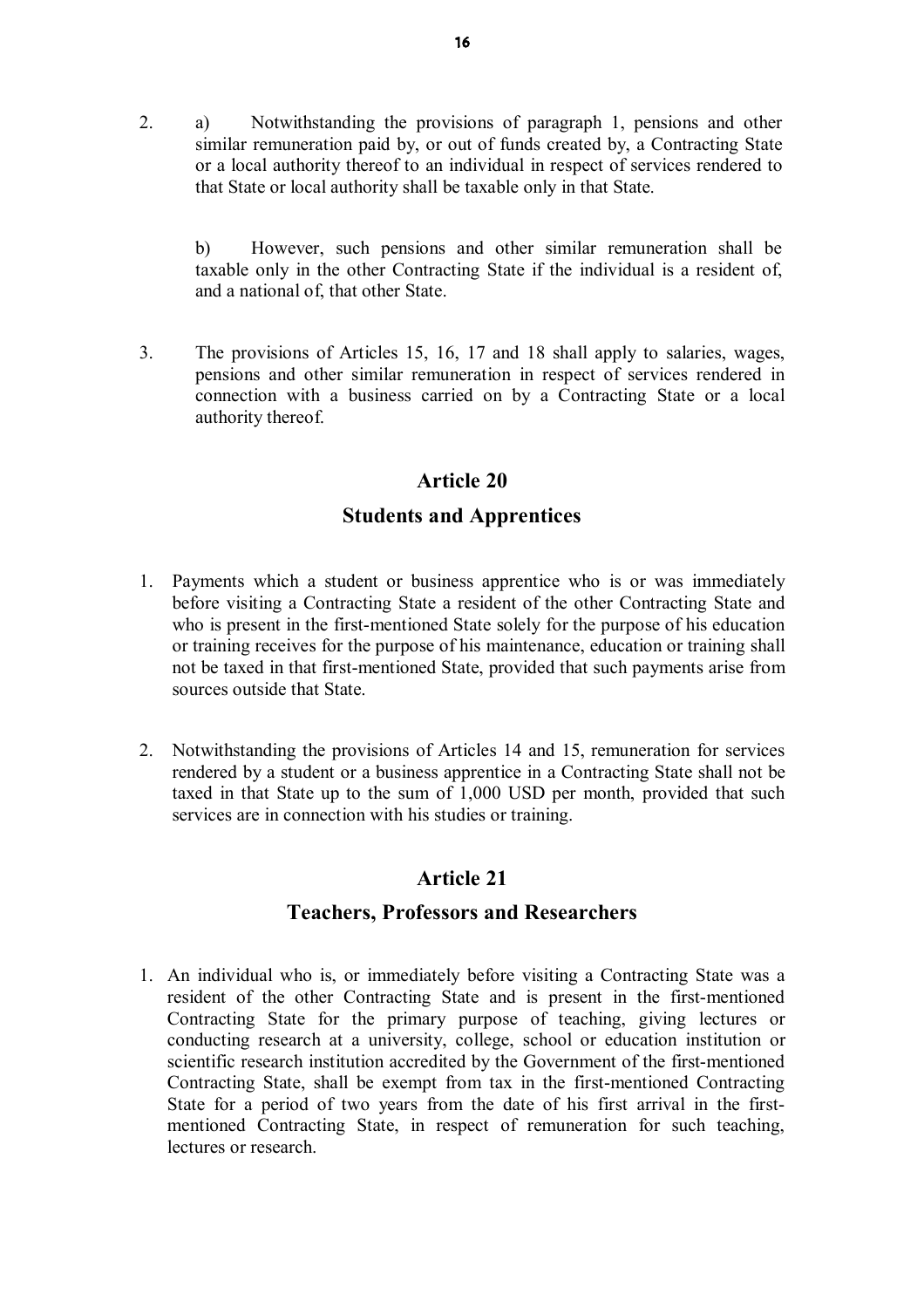2. This Article shall only apply to income from research if such research is undertaken by an individual for the public interest and not primarily for the benefit of some other private person or persons.

## **Article 22**

## **Other income**

- 1. Items of income of a resident of a Contracting State, wherever arising, not dealt with in the foregoing Articles of this Agreement shall be taxable only in that State.
- 2. The provisions of paragraph 1 shall not apply to income, other than income from immovable property as defined in paragraph 2 of Article 6, if the recipient of such income, being a resident of a Contracting State, carries on business in the other Contracting State through a permanent establishment situated therein, or performs in that other State independent personal services from a fixed base situated therein, and the right or property in respect of which the income is paid is effectively connected with such permanent establishment or fixed base. In such case the provisions of Article 7 or Article 14, as the case may be, shall apply.
- 3. Notwithstanding the provisions of paragraphs 1 and 2, items of income of a resident of a Contracting State not dealt with in the foregoing Articles of this Agreement and arising in the other Contracting State may also be taxed in that other State.

## **Article 23**

## **Capital**

- 1. Capital represented by immovable property referred to in Article 6, owned by a resident of a Contracting State and situated in the other Contracting State, may be taxed in that other State.
- 2. Capital represented by movable property forming part of the business property of a permanent establishment which an enterprise of a Contracting State has in the other Contracting State may be taxed in that other State.
- 3. Capital represented by ships and aircraft operated in international traffic by movable property pertaining to the operation of such ships and aircraft shall be taxable only in the Contracting State in which the place of effective of management of the enterprise is situated.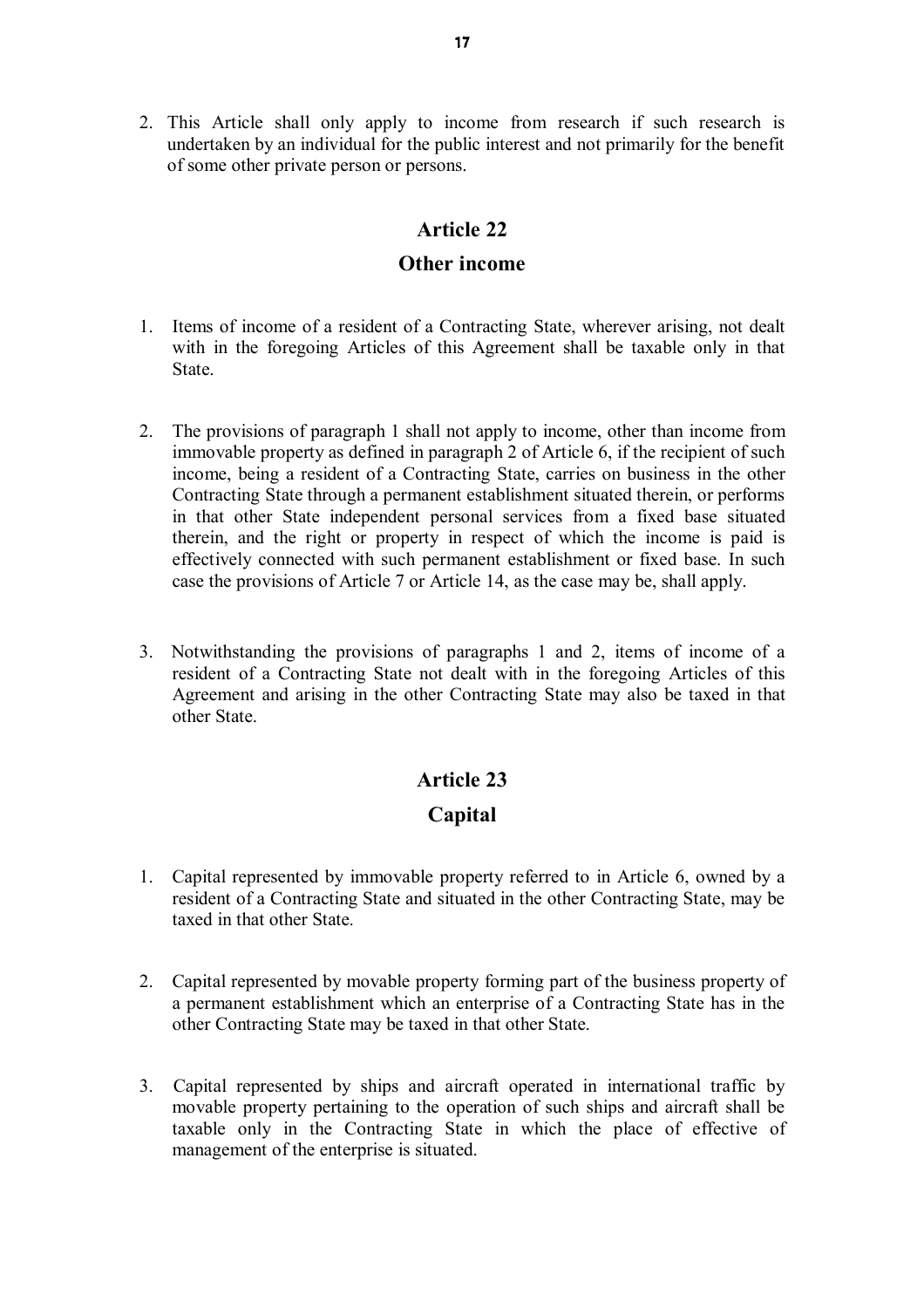4. All other elements of capital of a resident of a Contracting State shall be taxable only in that State.

# **Article 24 Elimination of double taxation**

1. In Vietnam, double taxation shall be eliminated as follows:

Where a resident of Vietnam derives income, profits or gains which under the law of Israel and in accordance with this Agreement may be taxed in Israel, Vietnam shall allow as a credit against its tax on the income, profits or gains, an amount equal to the tax paid in Israel. The amount of credit, however, shall not exceed the amount of the Vietnamese tax on that income, profits or gains computed in accordance with the taxation laws and regulations of Vietnam.

- 2. In Israel**,** double taxation shall be eliminated as follows:
- a) Where a resident of Israel derives income or owns capital which, in accordance with the provisions of this Agreement, may be taxed in Vietnam, Israel shall (subject to the laws of Israel regarding the allowance of a credit of foreign taxes, which shall not affect the general principle contained in this paragraph) allow as a deduction from the tax on the income or on the capital of that resident, an amount equal to the income tax or the capital tax paid in Vietnam.

Such deduction in either case shall not, however, exceed that part of the income tax or capital tax, as computed before the deduction is given, which is attributable to the income or the capital which may be taxed in Vietnam.

- b) For the purpose of sub-paragraph 2(a) of this Article, the income tax paid in Vietnam by a resident of Israel in respect of business profits earned by a permanent establishment situated in Vietnam shall be deemed to include any amount of tax which would have been payable as Vietnamese tax for any year but for an exemption from of a reduction of tax granted for that year or any part thereof as a result of the application of the provisions of Vietnamese Law designed to extend time limited tax incentives to promote foreign investment for development purpose.
- c) For the purpose of sub-paragraph 2(a) of this Article, the tax paid in Vietnam on dividends to which paragraph 2 of Article 10 applies, on interest to which paragraph 2 of Article 11 applies and on royalties and technical fees to which paragraph 2 of Article 12 applies shall be deemed to be as the rates stated in paragraph 2 of Article 10 or paragraph 2 of Article 11 or paragraph 2 of Article 12.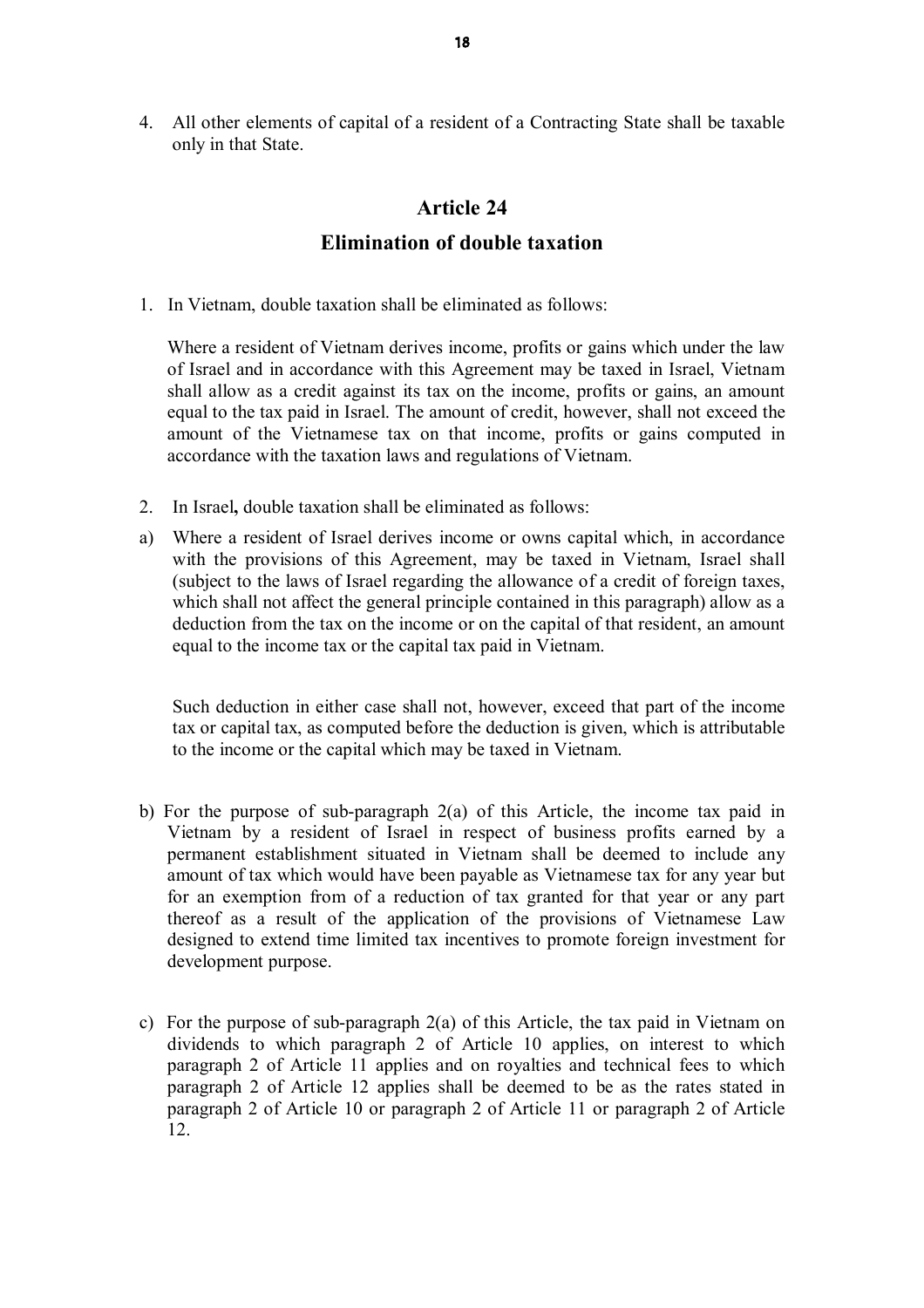- 3. Where in accordance with any provision of the Agreement income derived by a resident of a Contracting State is exempt from tax in that State, such State may nevertheless, in calculating the amount of tax on the remaining income of such resident, take into account the exempted income.
- 4. When dividends are paid by a company which is a resident of one of a Contracting States to a company which is a resident of the other Contracting State and which owns not less than 25 per cent of the share capital of the company paying the dividends, the credit mentioned in paragraphs 1 and 2 shall take into account the first-mentioned State's tax paid by that company in respect of its income out of which the dividends were distributed.
- 5. The provisions of Sub-paragraphs b) and c) of paragraph 2 of this Article shall only apply for a period of 10 years after the date on which the Agreement entered into force.

## **Non-discrimination**

- 1. Nationals of a Contracting State shall not be subjected in the other Contracting State to any taxation or any requirement connected therewith, which is other or more burdensome than the taxation and connected requirements to which nationals of that other State in the same circumstances, are or may be subjected.
- 2. The taxation on a permanent establishment which an enterprise of a Contracting State has in the other Contracting State shall not be less favorably levied in that other State than the taxation levied on enterprises of that other State carrying on the same activities.
- 3. Except where the provisions of paragraph 1 of Article 9, paragraph 8 of Article 11, or paragraph 6 of Article 12, apply, interest, royalties and other disbursements paid by an enterprise of a Contracting State to a resident of the other Contracting State shall, for the purpose of determining the taxable profits of such enterprise, be deductible under the same conditions as if they had been paid to a resident of the first-mentioned State. Similarly, any debts of an enterprise of a Contracting State to a resident of the other Contracting State shall, for the purpose of determining the taxable capital of such enterprise, be deductible under the same conditions as if they had been contracted to a resident of the first-mentioned State.
- 4. Enterprises of a Contracting State, the capital of which is wholly or partly owned or controlled, directly or indirectly, by one or more residents of the other Contracting State, shall not be subjected in the first-mentioned State to any taxation or any requirement connected therewith which is other or more burdensome than the taxation and connected requirements to which other similar enterprises of the first-mentioned State are or may be subjected.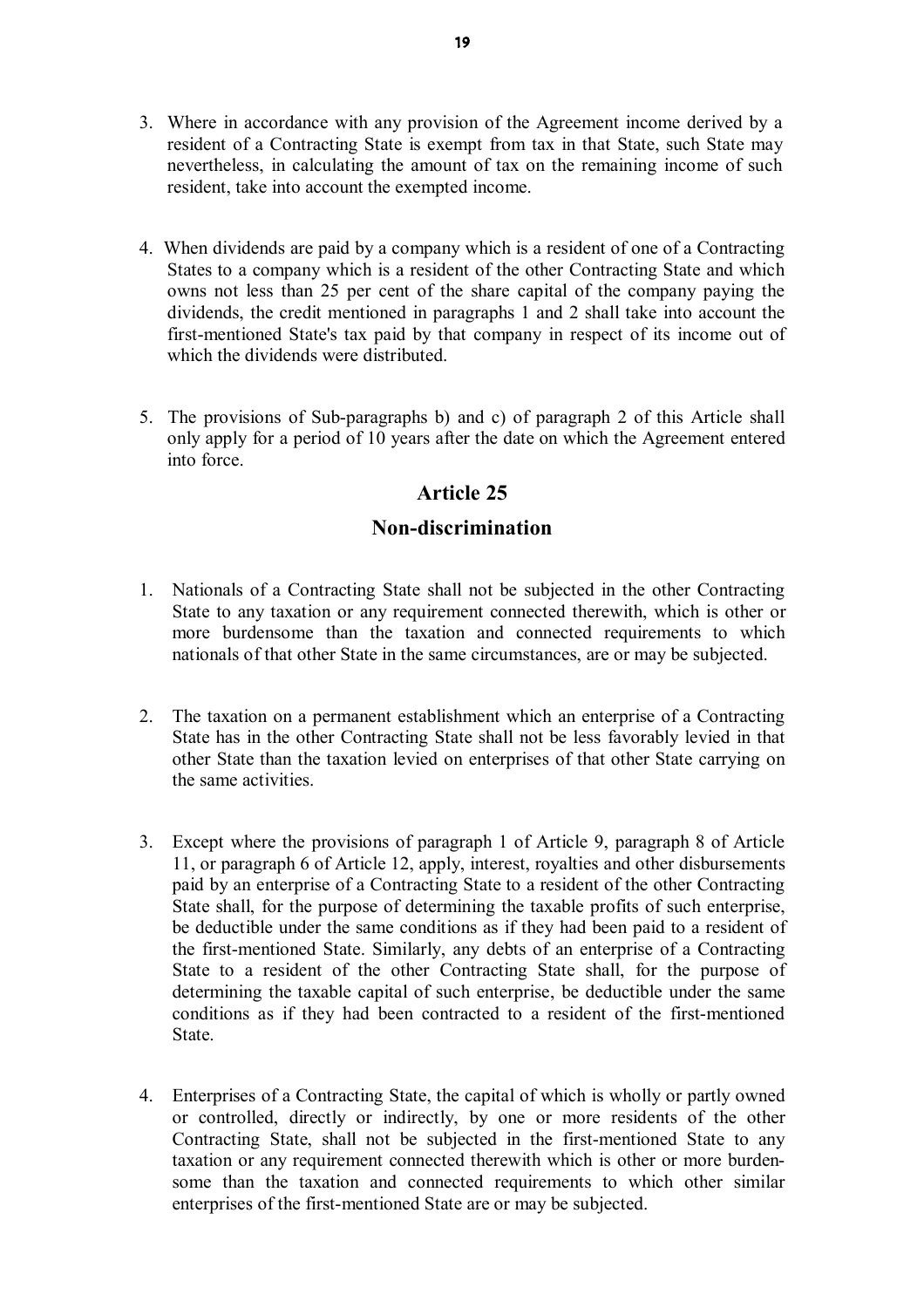- 5. Nothing contained in this Article shall be construed as obliging either Contracting State to grant to individuals not resident in that State any of the personal allowances, reliefs and reductions for tax purposes which are granted to individuals so resident.
- 6. The provisions of this Article shall apply only to the taxes which are the subject of this Agreement.

## **Mutual agreement procedure**

- 1. Where a person who is a resident of a Contracting State considers that the actions of one or both of the Contracting States result or will result for him in taxation not in accordance with the provisions of this Agreement, he may, irrespective of the remedies provided by the domestic law of those States, present his case to the competent authority of the Contracting State of which he is a resident. The case must be presented within three years from the first notification of the action resulting in taxation not in accordance with the provisions of the Agreement.
- 2. The competent authority shall endeavor, if the objection appears to it to be justified and if it is not itself able to arrive at a satisfactory solution, to resolve the case by mutual agreement with the competent authority of the other Contracting State, with a view to the avoidance of taxation which is not in accordance with the Agreement. Any agreement reached shall be implemented notwithstanding any time limits in the domestic law of the Contracting States.
- 3. The competent authorities of the Contracting States shall jointly endeavor to resolve by mutual agreement any difficulties or doubts arising as to the interpretation or application of the Agreement. They may also consult together for the elimination of double taxation in cases not provided for in the Agreement.
- 4. The competent authorities of the Contracting States may communicate with each other directly for the purpose of reaching an agreement in the sense of the preceding paragraphs.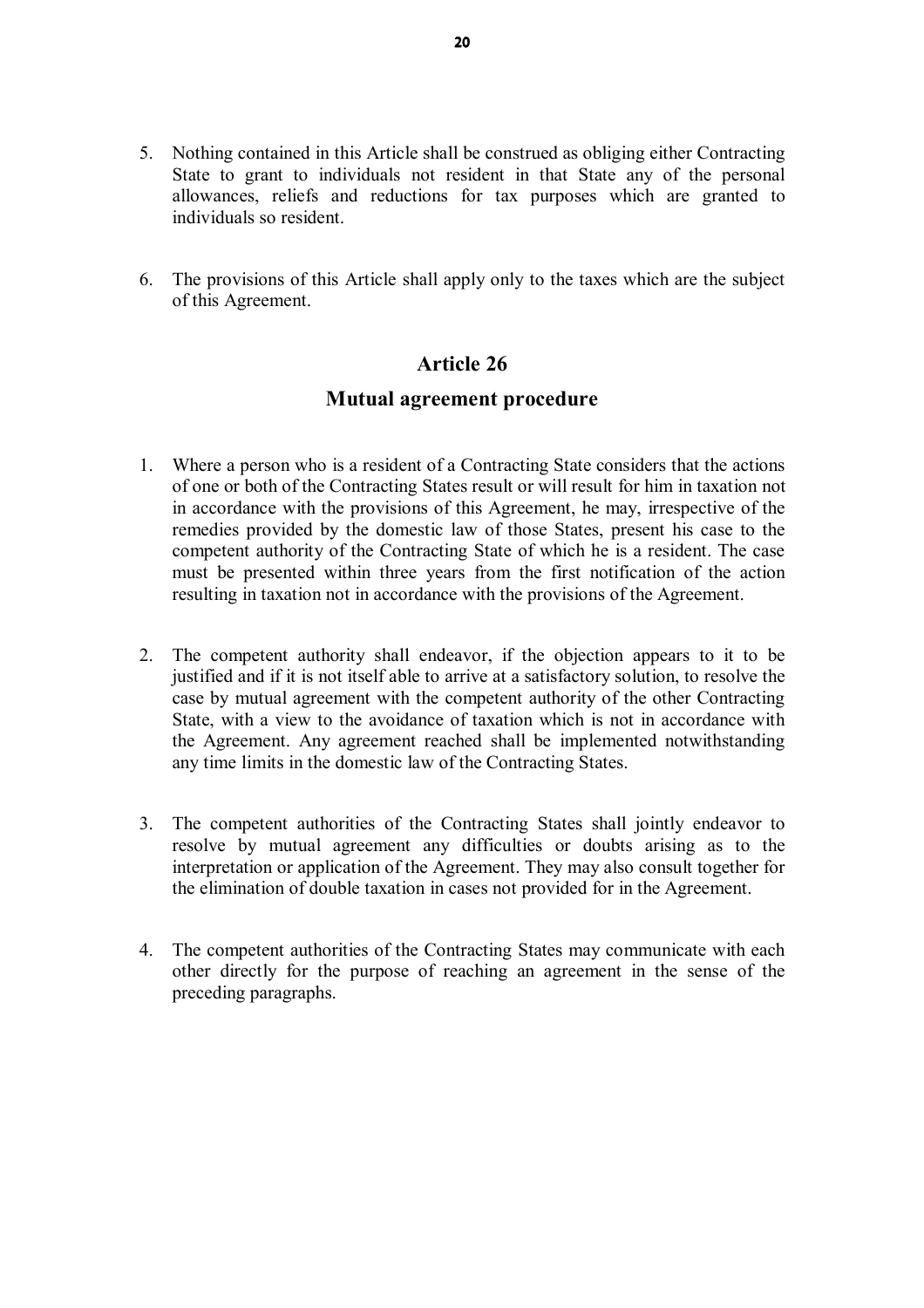#### **Exchange of information**

- 1. The competent authorities of the Contracting States shall exchange such information as is necessary for carrying out the provisions of this Agreement or of the domestic laws concerning taxes covered by this Agreement, insofar as the taxation thereunder is not contrary to the Agreement in particular for the prevention of fraud or evasion of such taxes The exchange of information is not restricted by Article 1. Any information received by a Contracting State shall be treated as secret in the same manner as information obtained under the domestic laws of that State and shall be disclosed only to persons or authorities (including courts and administrative bodies) concerned with the assessment or collection of, the enforcement or prosecution in respect of, or the determination of appeals in relation to the taxes covered by this Agreement. Such persons or authorities shall use the information only for such purposes. They may disclose the information in public court proceedings or in judicial decisions. The competent authorities, through consultations, shall develop appropriate conditions concerning the matters in respect of which such exchanges of information shall be made, including, where appropriate, exchanges of information regarding tax avoidance.
- 2. In no case shall the provisions of paragraph 1 be construed so as to impose on a Contracting State the obligation:
	- a) to carry out administrative measures at variance with the laws and administrative practice of that or of the other Contracting State;
	- b) to supply information which is not obtainable under the laws or in the normal course of the administration of that or of the other Contracting State;
	- c) to supply information which would disclose any trade, business, industrial, commercial or professional secret or trade process, or information, the disclosure of which would be contrary to public policy.

#### **Article 28**

#### **Limitation of Benefits**

- 1. Notwithstanding the provisions of any other Article of this Agreement, a resident of a Contracting State shall not receive the benefit of any reduction in or exemption from tax provided for in this Agreement by the other a Contracting State if the main purpose or one of the main purposes of such resident or a person connected with such resident was to obtain the benefits of the Agreement.
- 2. This Agreement shall not prevent a Contracting State from applying its domestic law on the prevention of tax evasion or tax avoidance.
- 3. The benefits under this Agreement shall not be granted to a person who is not the beneficial owner of the item of income.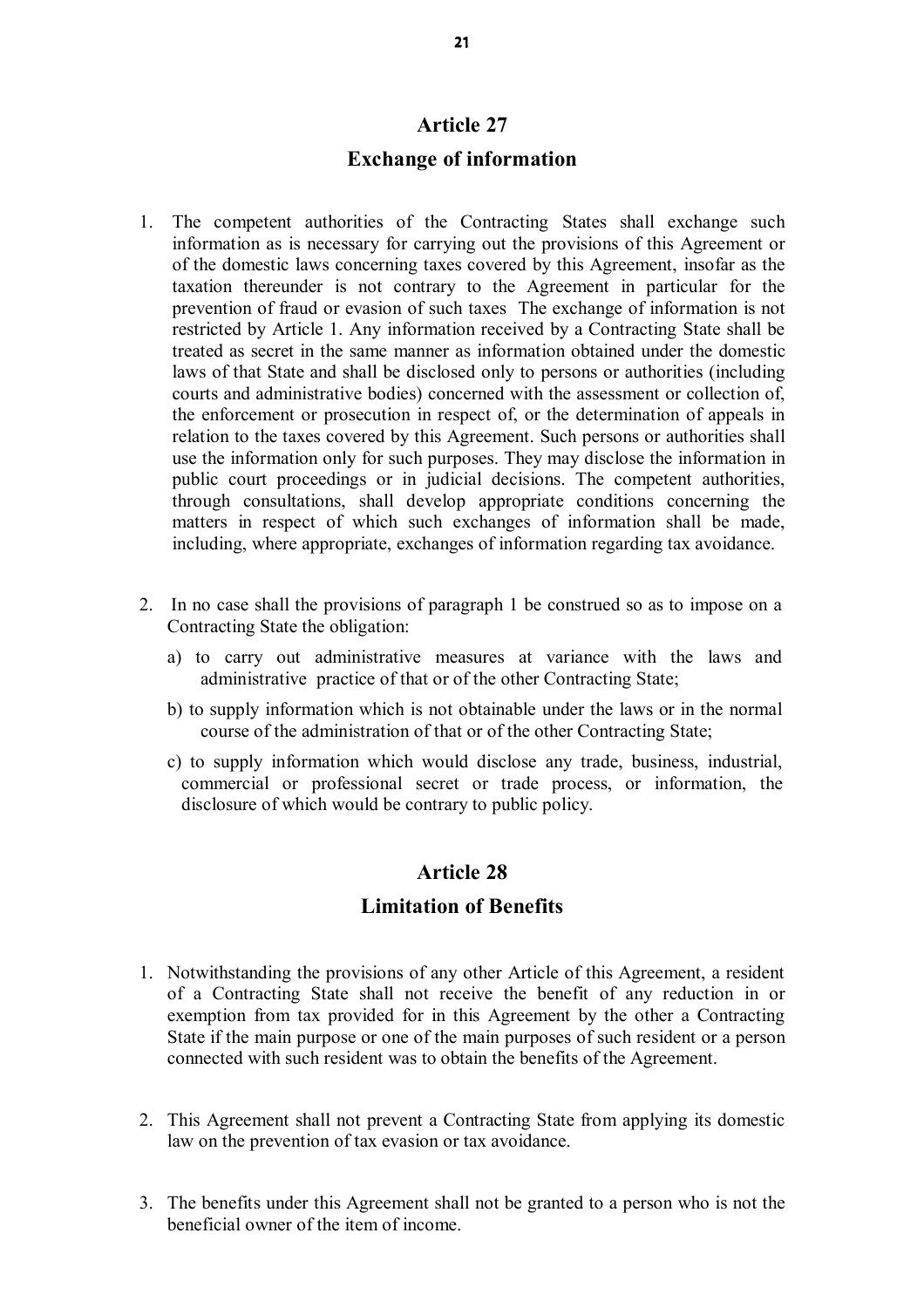#### **Members of diplomatic missions and consular posts**

Nothing in this Agreement shall affect the fiscal privileges of members of diplomatic missions or consular posts under the general rules of international law or under the provisions of special agreements.

## **Article 30**

#### **Entry into force**

This Agreement shall enter into force on the date of the latter of the written notice, through diplomatic channels, confirming the completion by the Contracting States of the internal procedures necessary for its entry into force and its provisions shall have effect:

a) in respect of taxes withheld at source, on income derived on or after  $1<sup>st</sup>$ January of the calendar year following the year in which the Agreement enters into force;

b) in respect of other taxes on income and on capital, on taxes chargeable for any tax year beginning on or after 1<sup>st</sup> January of the calendar year following the year in which the Agreement enters into force.

#### **Article 31**

#### **Termination**

This Agreement shall remain in force until terminated by one of the Contracting States. Either Contracting State may terminate the Agreement, through diplomatic channels, by giving to the other Contracting State a written notice of termination at least six months before the end of any calendar year beginning after the expiration of a period of five years from the date on which the Agreement enters into force. In such event, the Agreement shall cease to have effect:

a) in respect of taxes withheld at source, on income derived on or after  $1<sup>st</sup>$ January in the calendar year following the year in which such notice of termination has been given;

b) in respect of other taxes on income and on capital, on taxes chargeable for any tax year beginning on or after 1<sup>st</sup> January of the calendar year following the year in which such notice of termination has been given.